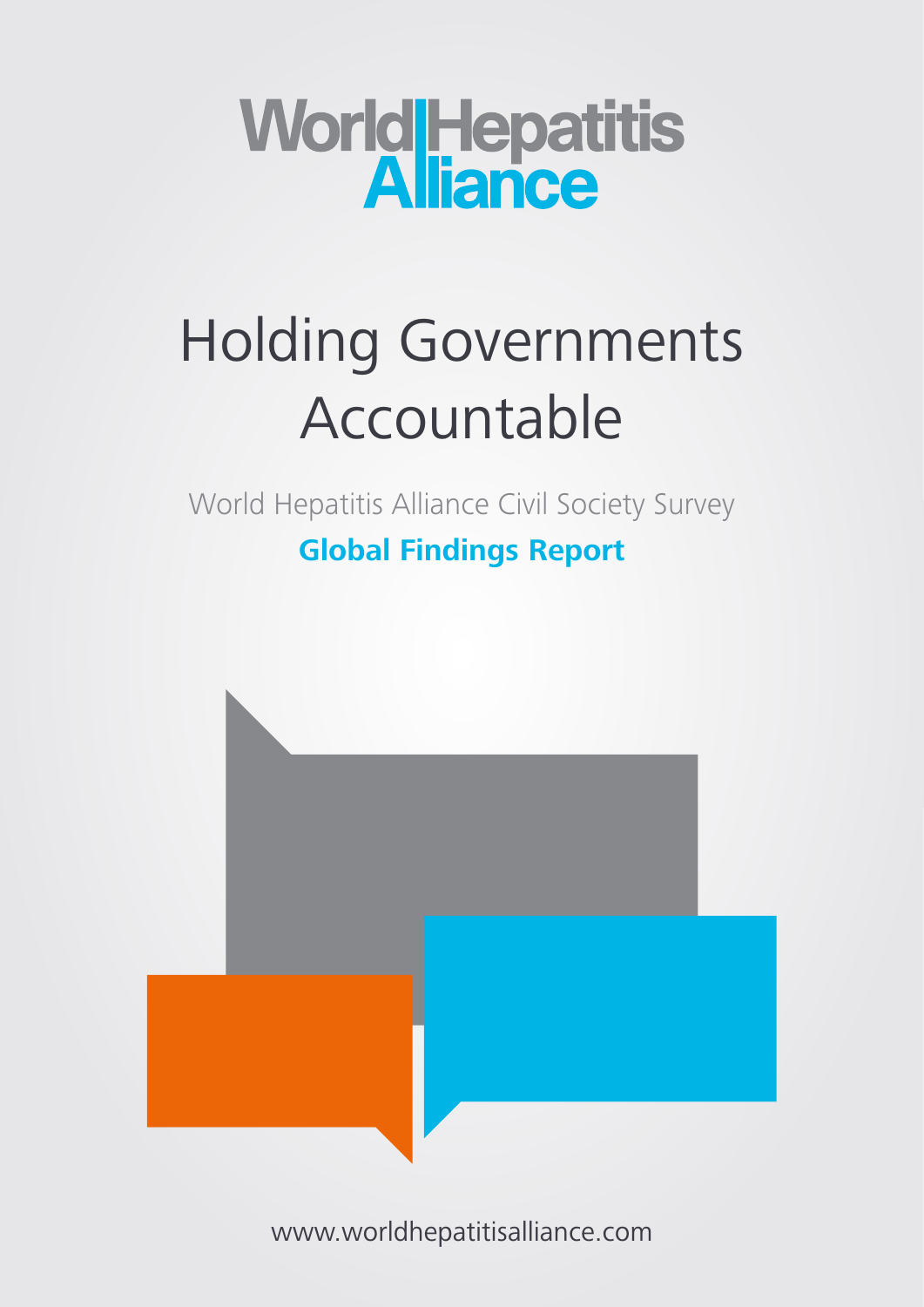## **Contents**

| <b>Executive Summary</b><br><b>Survey Background</b>                      |                |  |
|---------------------------------------------------------------------------|----------------|--|
|                                                                           |                |  |
| What is stigma and discrimination?                                        | 5              |  |
| How common is stigma and discrimination?                                  | 5              |  |
| Types of stigma and discrimination experienced                            | $\overline{7}$ |  |
| Addressing stigma and discrimination at a National Level                  | 11             |  |
| Involving civil society in stigma and discrimination policies             | 14             |  |
| Civil Society involvement in the national response to viral hepatitis     |                |  |
| Types of involvement in the government's response                         | 15             |  |
| Satisfaction with the level of involvement in the government response     | 16             |  |
| <b>World Hepatitis Day</b>                                                | 18             |  |
| <b>Conclusion</b>                                                         | 19             |  |
| Stigma and discrimination is a barrier to elimination                     | 19             |  |
| Civil society should advocate to be involved in the government's response | 19             |  |
| <b>World Hepatitis Day</b>                                                | 20             |  |
| Governments must harness the patient voice to reach elimination           | 20             |  |
| List of countries that responded                                          | 21             |  |
| <b>References</b>                                                         | 23             |  |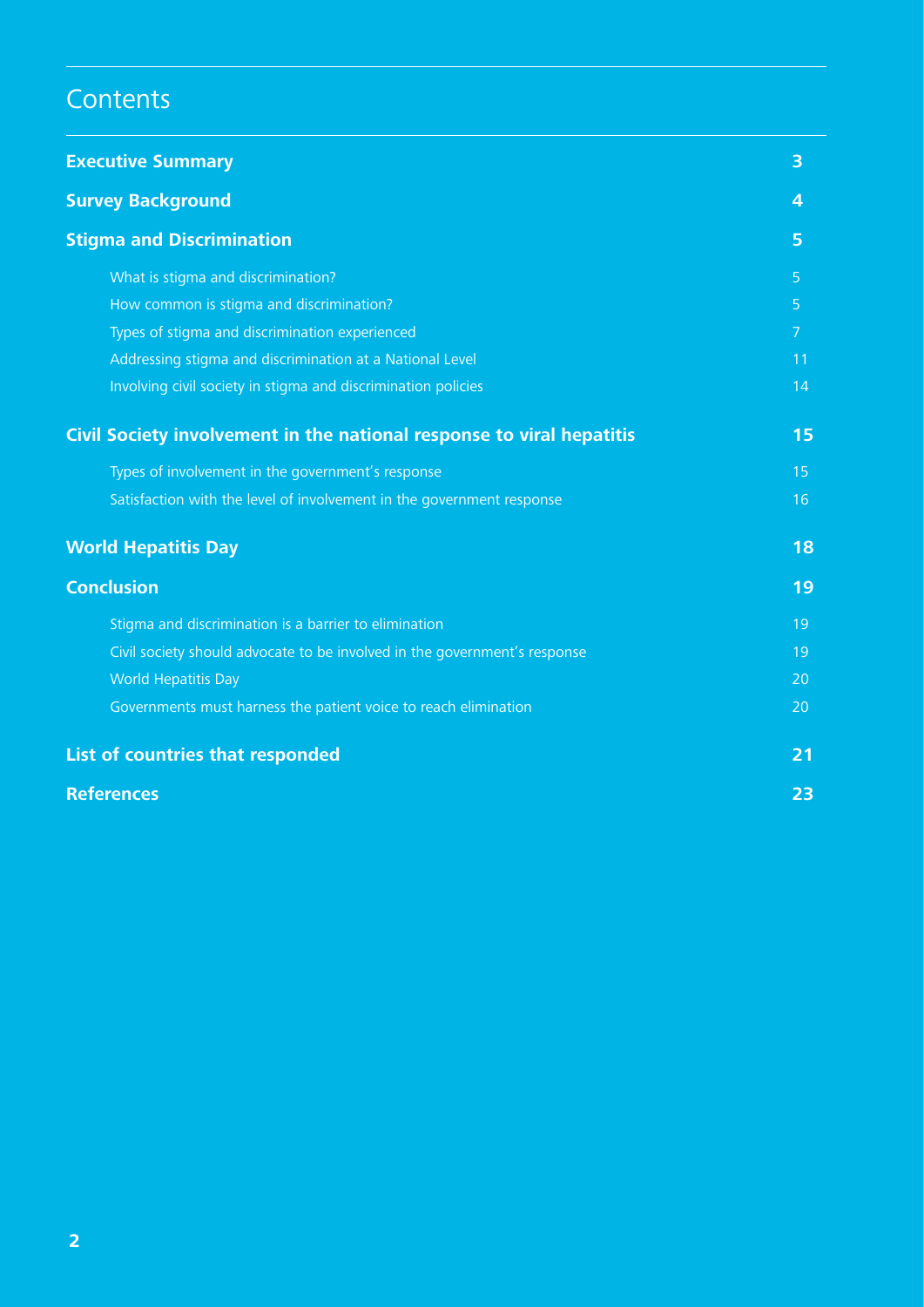## <span id="page-2-0"></span>**Executive Summary**

In May 2016, the 194 Member States of the World Health Organization adopted the Global Health Sector Strategy on Viral Hepatitis, 2016-2021 (GHSS). The Strategy sets a goal of eliminating hepatitis B and C by 2030 and includes a number of priority actions for countries which, if reached, will strengthen health systems, reduce annual deaths by 65% and increase treatment to 80%, saving 10<sup>1,2</sup> million lives globally in the next 13 years. Prior to this historic resolution two other resolutions relating to hepatitis were adopted, in 2010 and 2014. These resolutions included key clauses which urged governments to address stigma and discrimination, involve civil society in their response to viral hepatitis and use World Hepatitis Day as an opportunity for improving awareness and education.

The purpose of this survey was to ask civil society to evaluate how their governments are doing in regards to these earlier resolutions. An ongoing political commitment to the clauses set out in these resolutions is required as reaching them will bring countries closer to achieving the elimination of viral hepatitis. The survey also aimed to measure the level and types of stigma and discrimination experienced in countries.

Responses were received from 72 countries with every region reporting that stigma and discrimination is experienced by the affected community. The outcomes of this on people living with viral hepatitis are far-reaching, impacting not only on their ability to access diagnostics and treatment but on their personal lives, mental health and ability to earn. Despite this, few respondents felt that their government was effectively addressing it on a national level, making stigma and discrimination a significant barrier to the elimination of viral hepatitis. The survey revealed that civil society have had little involvement in their government's response to stigma and discrimination and only marginally more in the national response to viral hepatitis, and this must change if we are to reach elimination. World Hepatitis Day is an opportunity to both work with civil society and increase awareness of hepatitis, but despite the commitments made at the World Health Assembly in 2010 we are yet to see all countries acknowledge the day. The Civil Society Survey shows that there is much to be done if countries are to honour the commitments they made in 2010 and 2014. Doing this will be an essential part of achieving the elimination targets set out by the GHSS.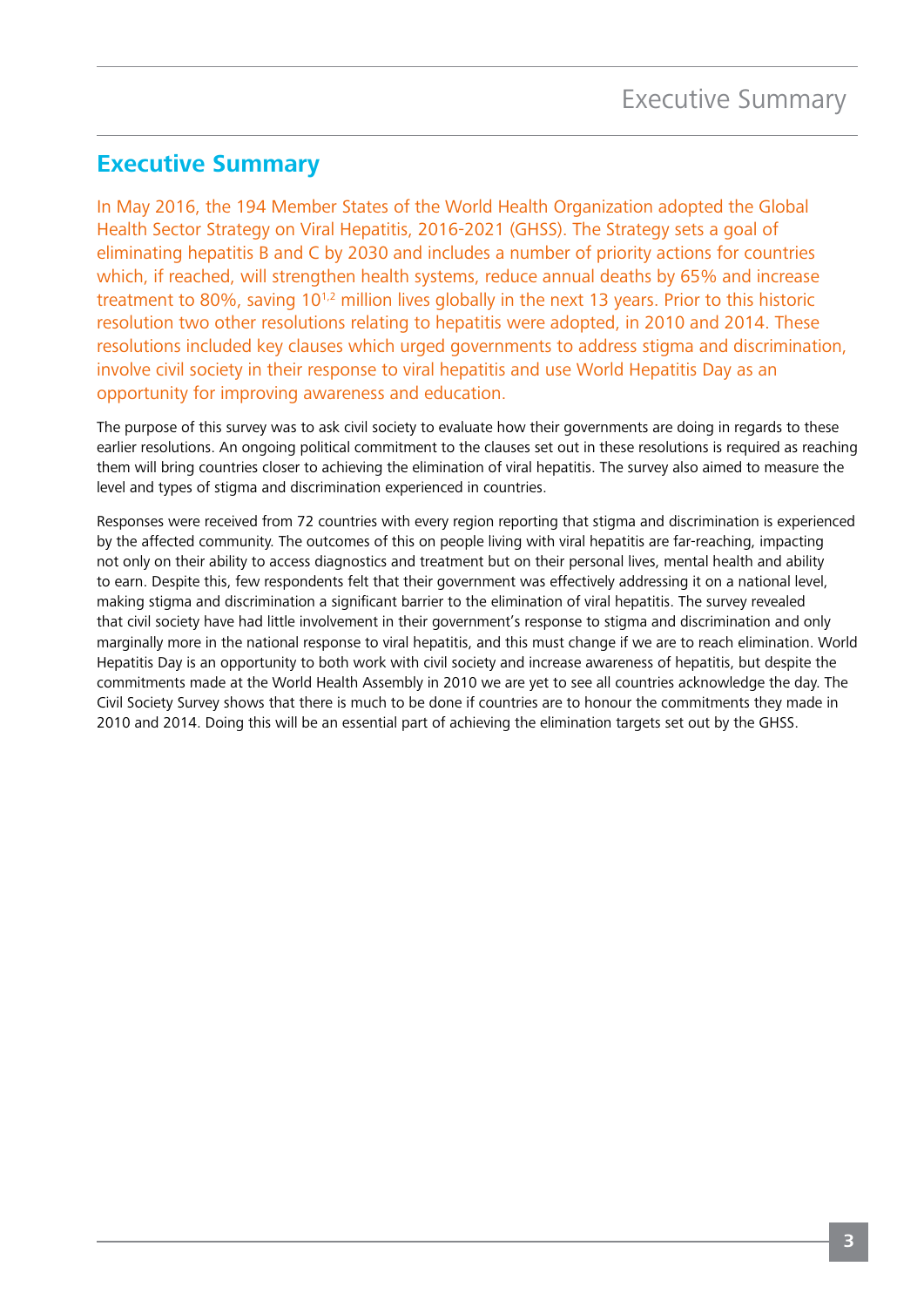## <span id="page-3-0"></span>Survey Background

## **Survey Background**

The survey was developed by the World Hepatitis Alliance (WHA) with input from the World Health Organisation (WHO) and Glasgow Caledonian University (GCU). It was designed alongside the WHO Country Profiles Report and, while the surveys are different, they were designed to be complimentary.

The survey was translated into French and Spanish and was circulated in October 2016. It was sent to all 245 members of the World Hepatitis Alliance, who are civil society organisations working in viral hepatitis in 82 different countries.

Responses were collected from October 2016 to February 2017 with a total of 156 responses received from 72 countries. Seven of these responses were received from civil society organisations who were not members of the World Hepatitis Alliance but who work in viral hepatitis. Three of these responses were from countries where WHA did not have members at the time, increasing the range of countries represented.

#### **Potential limitations of the survey include:**

- Need for access to internet
- • Bias of organisations
- Small sample size

However, the responses obtained are from a diverse range of countries with a wide geographic spread and so the findings should be indicative of the global situation. The results of this survey highlight the opinions and experiences of civil society organisations from the 72 countries represented.

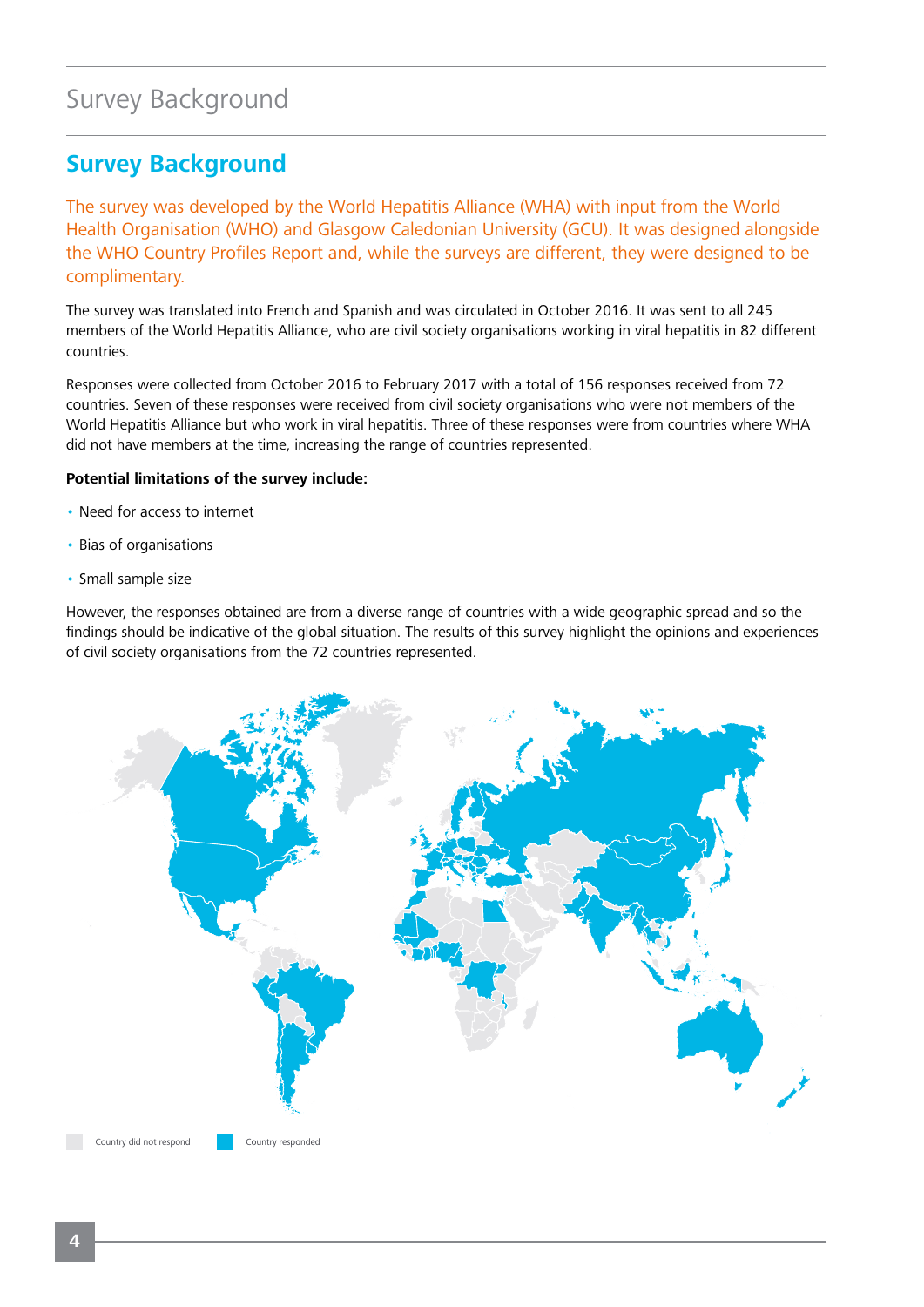<span id="page-4-0"></span>Globally 325 million people are living with chronic viral hepatitis B and C. These life-threatening infectious diseases cause 1.3 million deaths every year<sup>3</sup> and are responsible for one in every 12 cancer deaths<sup>4</sup>. In 2016, the 194 member states of the World Health Assembly committed to eliminating viral hepatitis; however, this will not be possible without overcoming barriers to access for those living with these diseases.

## **What is stigma and discrimination?**

Stigma is a negative attitude held by society that discredits a person or group because of a particular attribute, such as an illness. This negative belief is often related to a lack of understanding about the disease or illness, in particular transmission, for example where it is believed the illness is self-inflicted as a result of lifestyle choices.

The stigma surrounding hepatitis is due in part to a lack of understanding of the disease and its transmission routes. In many countries it is closely linked with injection drug use<sup>5,6</sup>. While this is one route of transmission, the large majority of hepatitis C transmission is through unsafe healthcare practices, including the use of unsterilised equipment and poorly-screened blood transfusions, and hepatitis B is most often passed from mother to child during birth.

Discrimination is the behavioural consequence of stigma and it means treating an individual unfairly or unjustly because they have certain characteristics.

Stigma and discrimination are not only faced by those living with viral hepatitis but are also experienced by at riskgroups, such as people who inject drugs and men who have sex with men. The stigma and discrimination they face can make them more vulnerable to contracting hepatitis as the subject may not be discussed and important prevention information shared or they may feel unable to come forward and take advantage of any prevention programmes available.

## **How common is stigma and discrimination?**

Of the 72 countries that responded only 5 reported that there was no stigma or discrimination in their country. This means that, 93% of countries in the response group reported stigma and discrimination to some degree towards those living with viral hepatitis.

**Countries who reported no stigma or discrimination:** 

- • Taiwan
- • Sierra Leone
- • Romania
- • Malawi
- • Gambia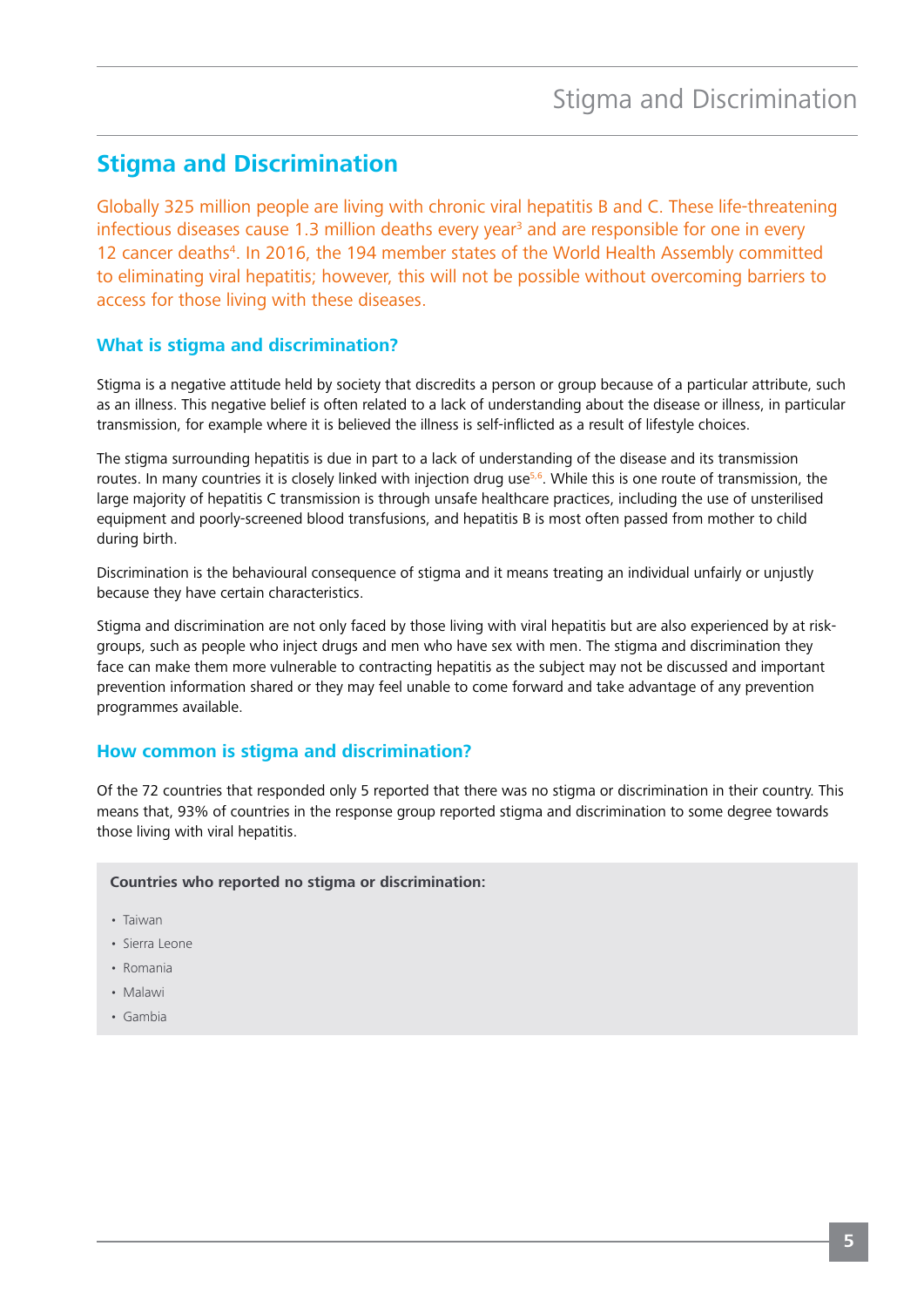

#### **Level of stigma and discrimination in their country**

(156 responses) Respondents were asked to rate the level of stigma and discrimination in their country on a scale of 1-7, where 1 indicates that there is no stigma and discrimination, 4 that there are moderate levels of stigma and discrimination and 7 that there are extremely high levels of stigma and discrimination.

More than half of respondents felt that in their experience the level of stigma and discrimination in their country towards those living with viral hepatitis was moderate to high (59%), with just over 10% reporting extremely high levels.



Examining this at a regional level shows variations in regions from the global average above. The Pan-American (PA) region reported much higher levels of stigma and discrimination, with 78% of respondents from that area reporting high levels of stigma, while the African (AF) region only had 32% of respondents report high levels of stigma and discrimination. Two other regions reported levels of stigma and discrimination above the global average, Europe (EU) (58%) and the Western Pacific (WP) (57%). The PA, EU and WP regions all had the majority of their responses coming from high income countries and so, while stigma and discrimination is clearly a global problem, the results show that it is slightly more prevalent amongst high income countries.

Countries reporting lower levels of stigma and discrimination may have higher prevalence rates as this can lead to a better understanding and awareness of hepatitis.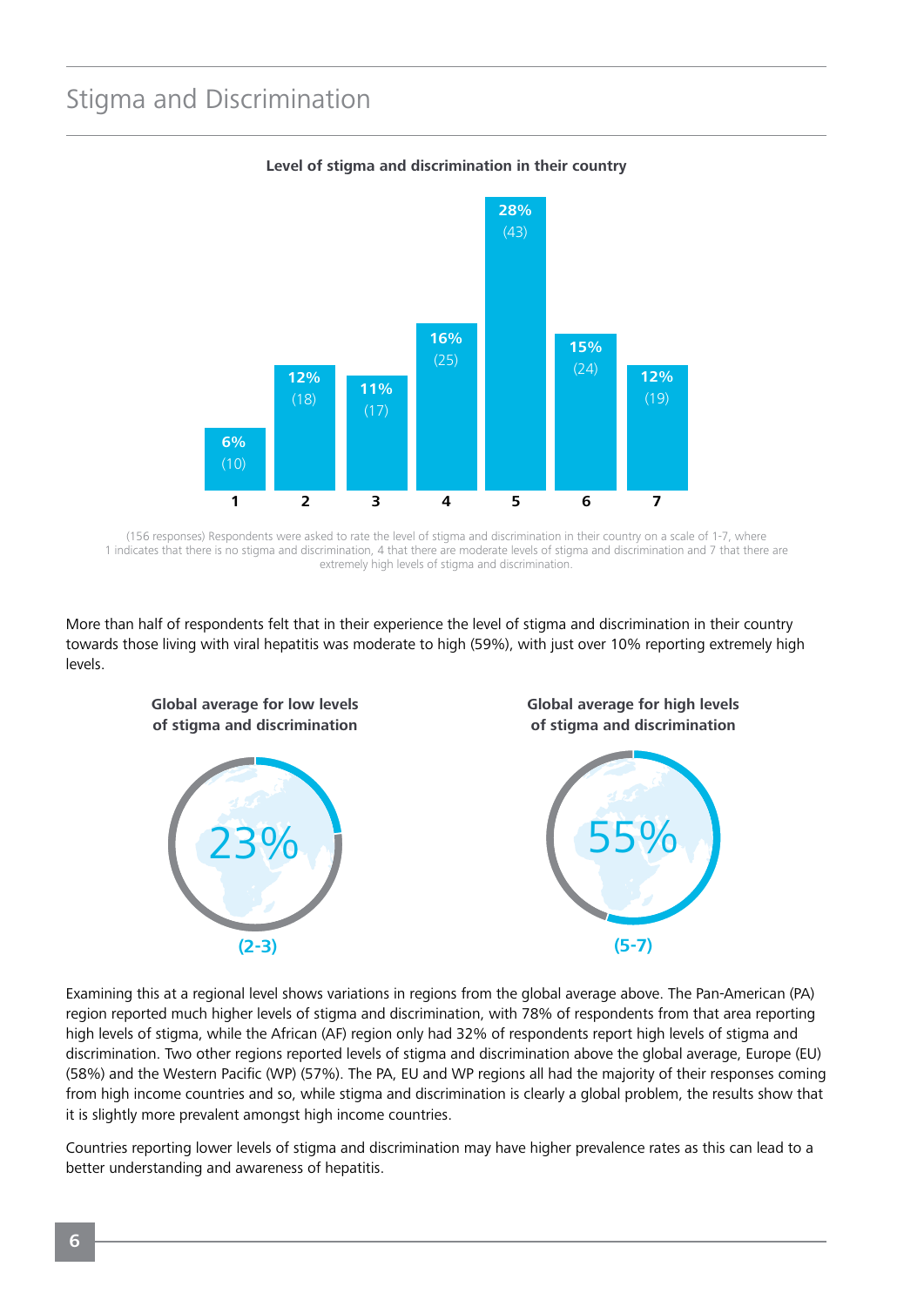## <span id="page-6-0"></span>**Types of stigma and discrimination experienced**

**72%** Experienced self-stigma/internalised stigma

Civil society organisations were given a list with 19 different forms of stigma and discrimination and asked to indicate which occurred within their country, with respondents reporting 6 different types of stigma and discrimination on average. The results showed that diverse examples of stigma and discrimination were occurring across countries and regions, demonstrating that stigma and discrimination in all its forms is a global problem.

#### **Form of stigma/discrimination** (Percentage of respondents who gave this answer)

| 53%                                             | Social exclusion                                                                                      |  |
|-------------------------------------------------|-------------------------------------------------------------------------------------------------------|--|
| 52%                                             | Unjust barriers to service provision in health care                                                   |  |
| 50%                                             | Lack of respect                                                                                       |  |
| 42%                                             | Loss of job or income                                                                                 |  |
| 40%                                             | Exclusion/ostracism at work                                                                           |  |
| 40%                                             | Denial of employment opportunities outside of health care                                             |  |
| 39%                                             | Denial of employment specifically in health care                                                      |  |
| 38%                                             | Denial of health care                                                                                 |  |
| 37%                                             | Abandonment by spouse and/or family                                                                   |  |
| 32%                                             | Inferior quality of care than given to people who do not have viral hepatitis                         |  |
| 30%                                             | Experienced verbal assaults or felt threatened by others                                              |  |
| 21%                                             | Unable to get married                                                                                 |  |
| 20%                                             | Mandatory testing                                                                                     |  |
| Experienced discrimination from teachers<br>15% |                                                                                                       |  |
| 14%                                             | Lost customers                                                                                        |  |
| 10%                                             | Denial of childcare                                                                                   |  |
| 9%                                              | Other                                                                                                 |  |
| 4%                                              | Property loss                                                                                         |  |
| 5%                                              | No stigma or discrimination reported                                                                  |  |
|                                                 | (151 respondents) Respondents were able to select all the responses that applied allowing for multipl |  |

for multiple responses from one individual.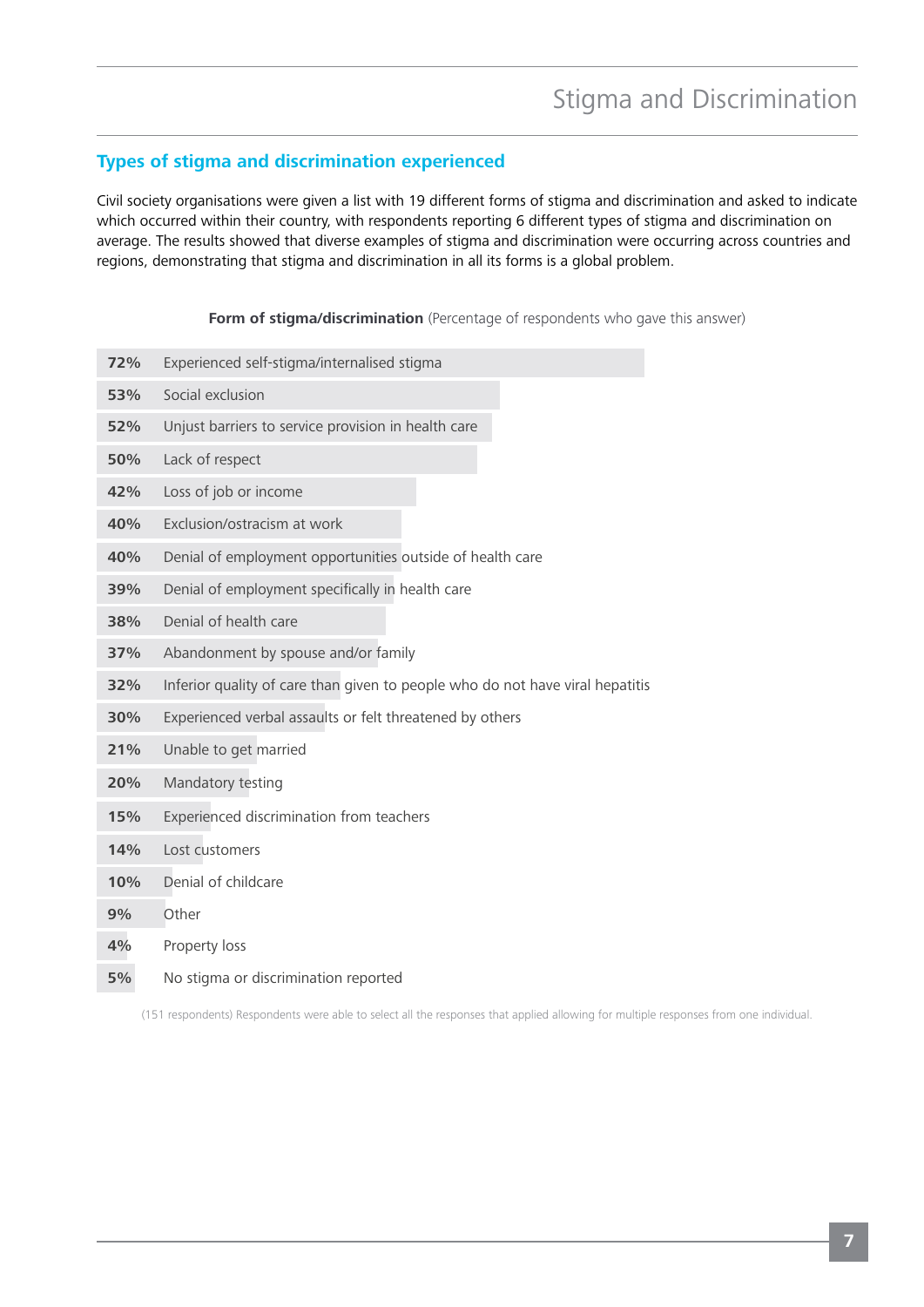

#### **Societal impact Self-stigma**

Over 70% of respondents reported that they were aware of self-stigma/internalised stigma occurring within their country. Self-stigma occurs when individuals internalise the negative perceptions of a disease or illness that are prevalent amongst society. This has serious consequences on the way in which people view themselves and creates a sense of shame and fear of revealing their diagnosis to others. This not only perpetuates the silence around viral hepatitis but can also leave people feeling vulnerable and alone.

Self-stigma has serious consequences on people's health as they can delay seeking life-saving healthcare. It can also result in people failing to get tested for hepatitis putting not only their health at risk but potentially placing them at risk of passing the infection on to others. Both of these have a cost to society as delaying diagnosis and treatment can result in people requiring more expensive health care interventions later on.



#### **Respect**

Fifty percent of respondents reported that they were aware of people having experienced a lack of respect. This can lead to low self-esteem which has a number of negative side effects including depression and anxiety.



## **Social needs**

One of the fundamental needs that all people have is the need to belong and stigma and discrimination can act to prevent this.



of respondents reported that they were aware of people being excluded socially



reported they were aware of people being excluded at work



reported they were aware of people living with viral hepatitis being abandoned by a spouse or family

The ostracism of an individual by family, friends and colleagues can leave them vulnerable to loneliness, social anxiety and depression. Beyond affecting an individual's mental health, studies have shown it can also impact cognition by reducing performance on difficult intellectual tasks. Poor social connections can also impact an individual's physical health as it has been found they do not have immune systems that function as well as those with strong connections<sup>7</sup>.



## **Health care**

Stigma and discrimination acts as a barrier to health care for those living with viral hepatitis.

The below shows that stigma and discrimination can be experienced in different ways within the health care system but all will reduce the ability of those living with viral hepatitis to receive the appropriate health care. Hepatitis B and C not only put people at risk of liver damage but also of developing other extra-hepatic manifestations $8,9$  such as: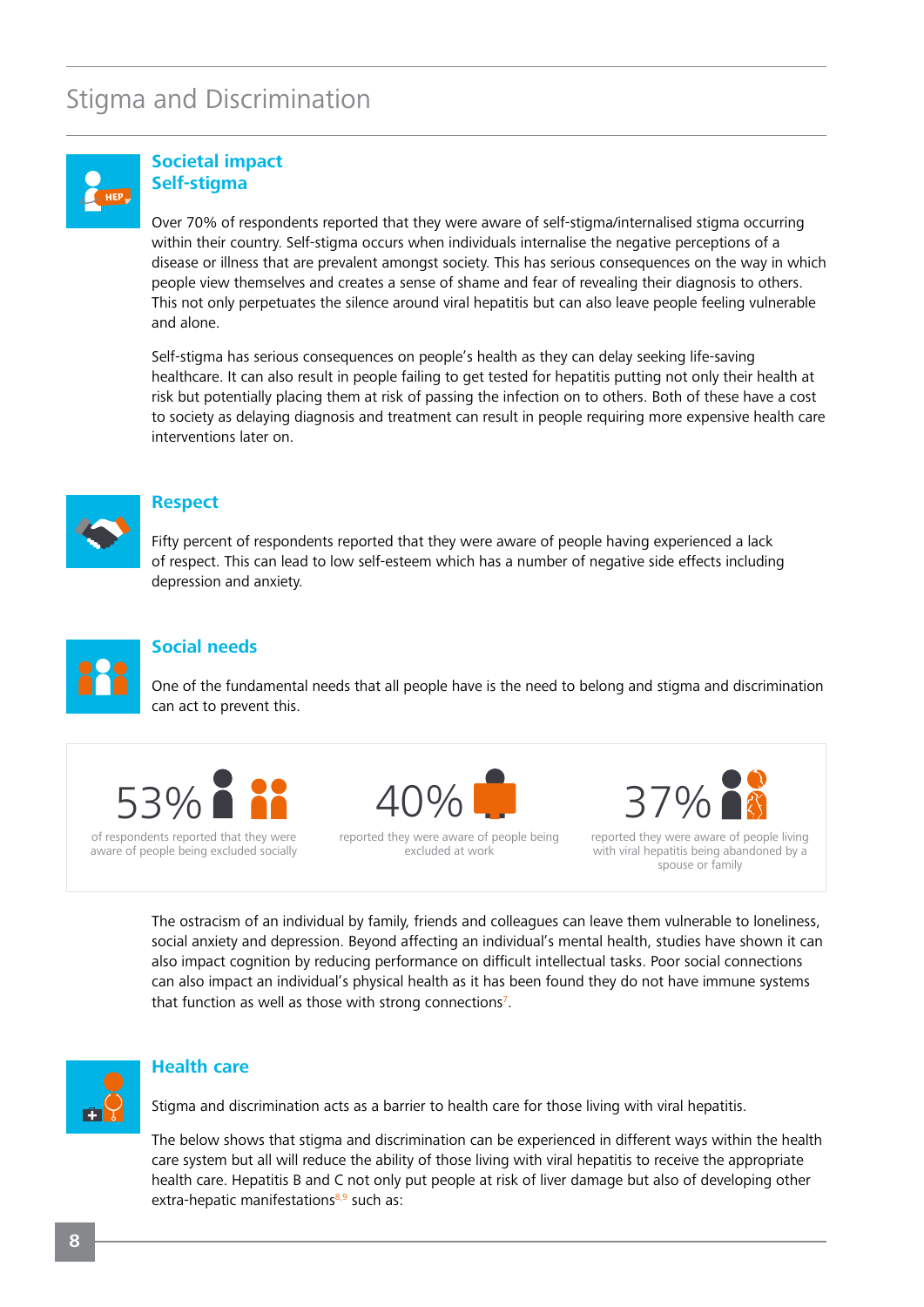- renal disorders
- dermatologic manifestations
- insulin resistance and type 2 diabetes
- lymphomas
- neuromuscular disorders
- neuropsychiatric disorders
- cardiovascular disease

Given the consequences that these diseases can have on different areas of an individual's health, it is imperative that people with viral hepatitis have access to effective and timely health care.



of respondents reported that people living with viral hepatitis faced unjust barriers to service provision in health care



of respondents reported that people living with viral hepatitis had been denied health care



of respondents reported that people living with viral hepatitis experienced an inferior quality of care than given to people who do not have viral hepatitis



## **Financial security**

Viral hepatitis causes escalating health problems which can leave people too unwell to work and placing them at risk of financial insecurity. This risk is increased if those living with viral hepatitis have previously faced difficulties in finding employment. The findings of the survey highlight that for many people stigma and discrimination can lead to decreased employment opportunities.



of respondents reported they were aware of people living with viral hepatitis losing their job or income



of respondents reported that people living with viral hepatitis had been denied employment opportunities outside of healthcare

of respondents reported that people living with viral hepatitis had been denied employment specifically in healthcare



 of respondents reported that people living with viral hepatitis had lost customers

Any of the above scenarios can contribute to pushing someone into financial insecurity. The effects of this are compounded if the person unable to find employment is the breadwinner for their family. Given that hepatitis is often diagnosed later in life, this is a very real possibility and can lead to children growing up in poverty.

The testing, treatment and monitoring of viral hepatitis can be costly, especially in those countries where either full payment or patient co-payment is required. These costs can act as a barrier to access and lead to financial hardship and for those on a low income, or who cannot find employment, the costs can be catastrophic.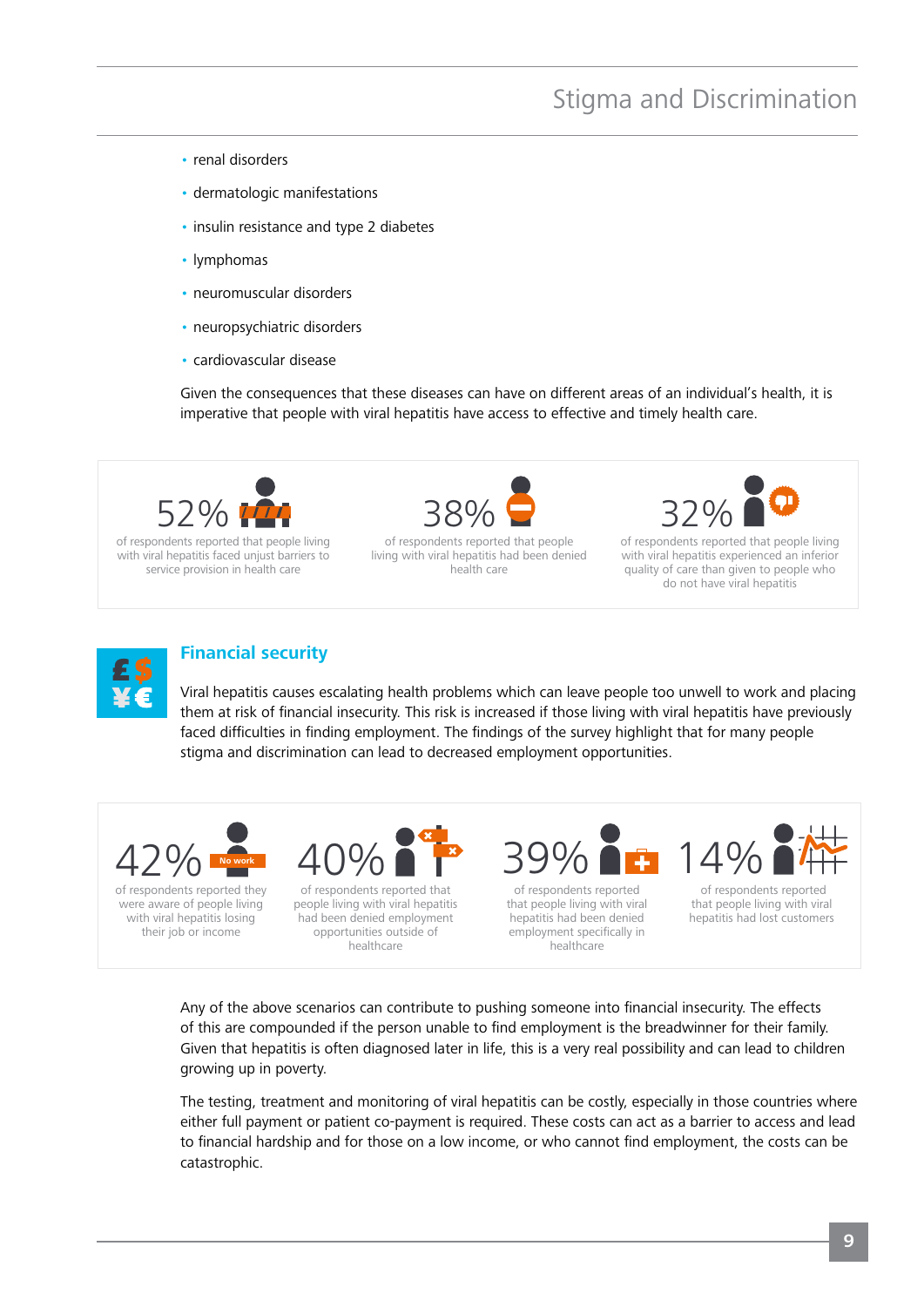

#### **Property loss**

Four percent of respondents reported that people living with viral hepatitis had experienced the loss of their property. This can put people at risk of homelessness and so is another form of stigma and discrimination that can lead to insecurity for those living with viral hepatitis. The effects of homelessness are far reaching and amongst other things it can have a serious impact on a person's physical and mental health. It also has a wider cost to society through impacting on communities<sup>10</sup>.



#### **Personal safety**

Thirty percent of respondents reported that people living with viral hepatitis had been the victim of verbal assaults or felt threatened by others. This can leave people feeling vulnerable and afraid for their personal safety. It could also act to deter people from revealing their diagnosis to others.



#### **Rights**

Stigma and discrimination also violates the rights that many of us take for granted, with 21% of respondents reporting they were aware of people being unable to get married and 20% reporting mandatory testing.



#### **Education**

Fifteen percent of respondents reported that people living with viral hepatitis had experienced discrimination from their teachers. This could manifest in a number of ways, either through receiving poor grades, being ignored by teachers or unfairly treated. The long term effects of this are that the child being discriminated against may leave with a lower degree of education than their peers and is at a greater risk of dropping out<sup>11</sup>, which has the potential to adversely affect them and their families later in life.



#### **Childcare**

Ten percent of respondents reported that they were aware that people in their country were being denied childcare because they had viral hepatitis. This has serious repercussions, especially for women who are often the primary care giver, as it can stop them re-entering the paid workforce, leading to economic insecurity for the women or families affected and forcing them into financial dependence. Denial of childcare also adversely impacts on children rights. The United Nations Convention on the Rights of the Child clearly states that all children of working parents have the right to benefit from childcare services and facilities<sup>12</sup>, and governments must ensure this is not impeded by stigma and discrimination towards viral hepatitis.

Stigma and discrimination has far reaching consequences that can affect an individual's mental and physical health by denying them social needs and reducing their ability to access health care. It can also impact their ability to find employment and support themselves and their family. This cannot be seen as a problem facing just those living with viral hepatitis, but rather effects society as a whole, as these have consequences that go beyond just the individual. It is important that everyone understands the impact of stigma and discrimination and advocates for action to address it at a national level.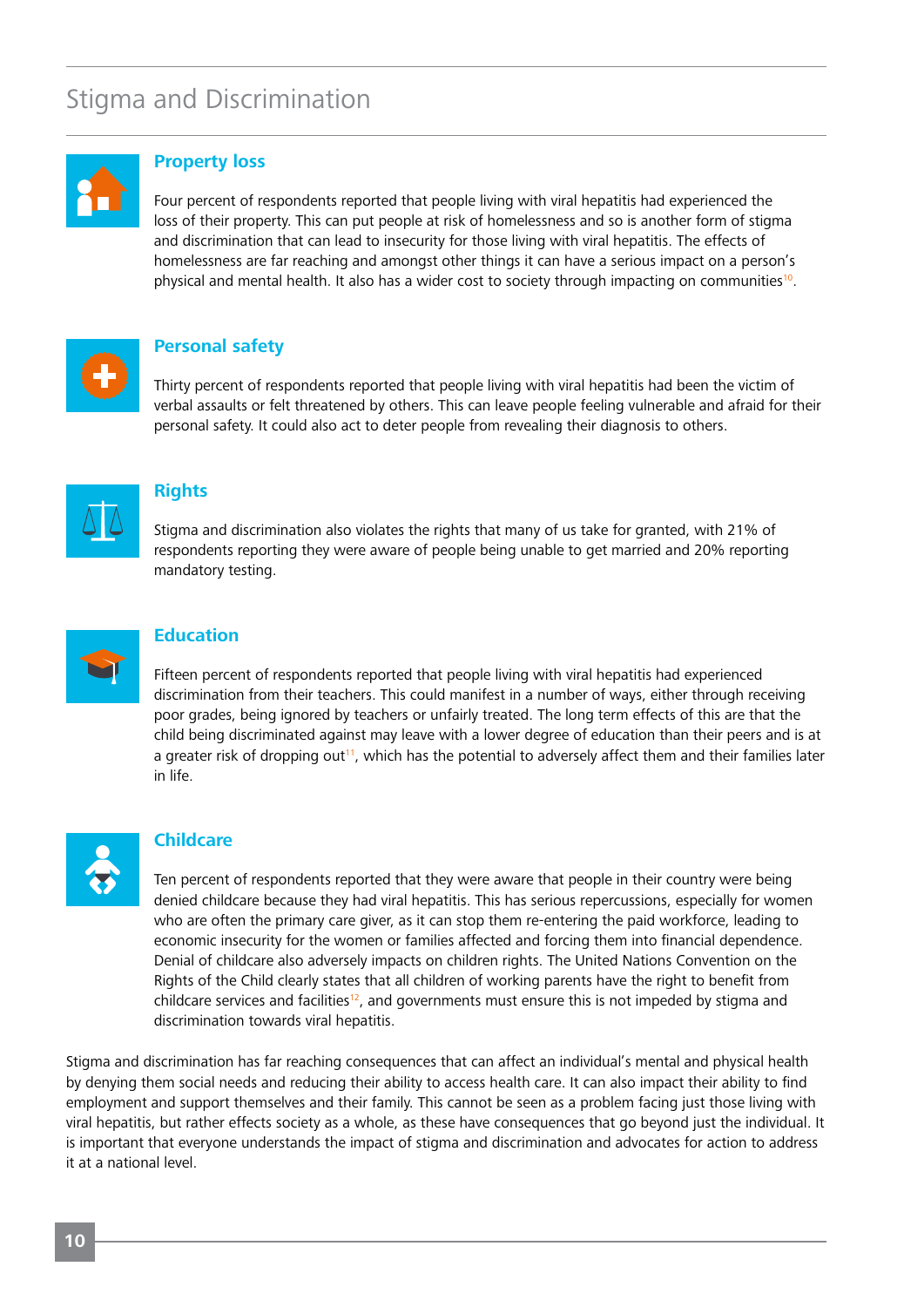## <span id="page-10-0"></span>**Addressing stigma and discrimination at a National Level**

## **In 2014 WHO Member States at the World Health Assembly adopted resolution 67.6 which urges member states:**

(16) to review, as appropriate, policies, procedures and practices associated with stigmatisation and discrimination, including the denial of employment, training and education, as well as travel restrictions, against people living with and affected by viral hepatitis, or impairing their full enjoyment of the highest attainable standard of health;

Overall, respondents reported that little is being done by their national government to address stigma and discrimination with an average response of 2.6, on a scale of 1 to 7, being given. Respondents that reported either no or low levels of stigma and discrimination reported greater satisfaction with their governments response with an average of 3, on a scale of 1-7, compared to those who reported higher levels of stigma and discrimination who reported an average of 2.3. However, responses were mixed and 8% of those reporting high levels of stigma and discrimination reported they were satisfied with their governments' response.

This indicates that high levels of stigma and discrimination may exist even when governments are undertaking activities to address it, calling into question the effectiveness of these activities. In light of this and an average response rate that indicates many governments are not doing anything to address stigma and discrimination at all it is clear this is an area that requires considerable work.



#### **Respondents were asked to rate their government's response to viral hepatitis**

(156 responses) Respondents were asked to rate their government's response to viral hepatitis on a scale of 1-7, where 1 indicated that their government is not doing anything to address stigma and discrimination, and 7 that the government was satisfactorily addressing stigma and discrimination.

Sixty two percent of respondents do not feel that their government is satisfactorily addressing stigma and discrimination. In large part this was felt to be due to a lack of awareness in the wider community and lack of commitment by governments. The role of the media in addressing awareness was also mentioned. As the media has a significant role in shaping social attitudes governments should be encouraged to use it as a tool for tackling stigma.

'Our government has done nothing for viral hepatitis'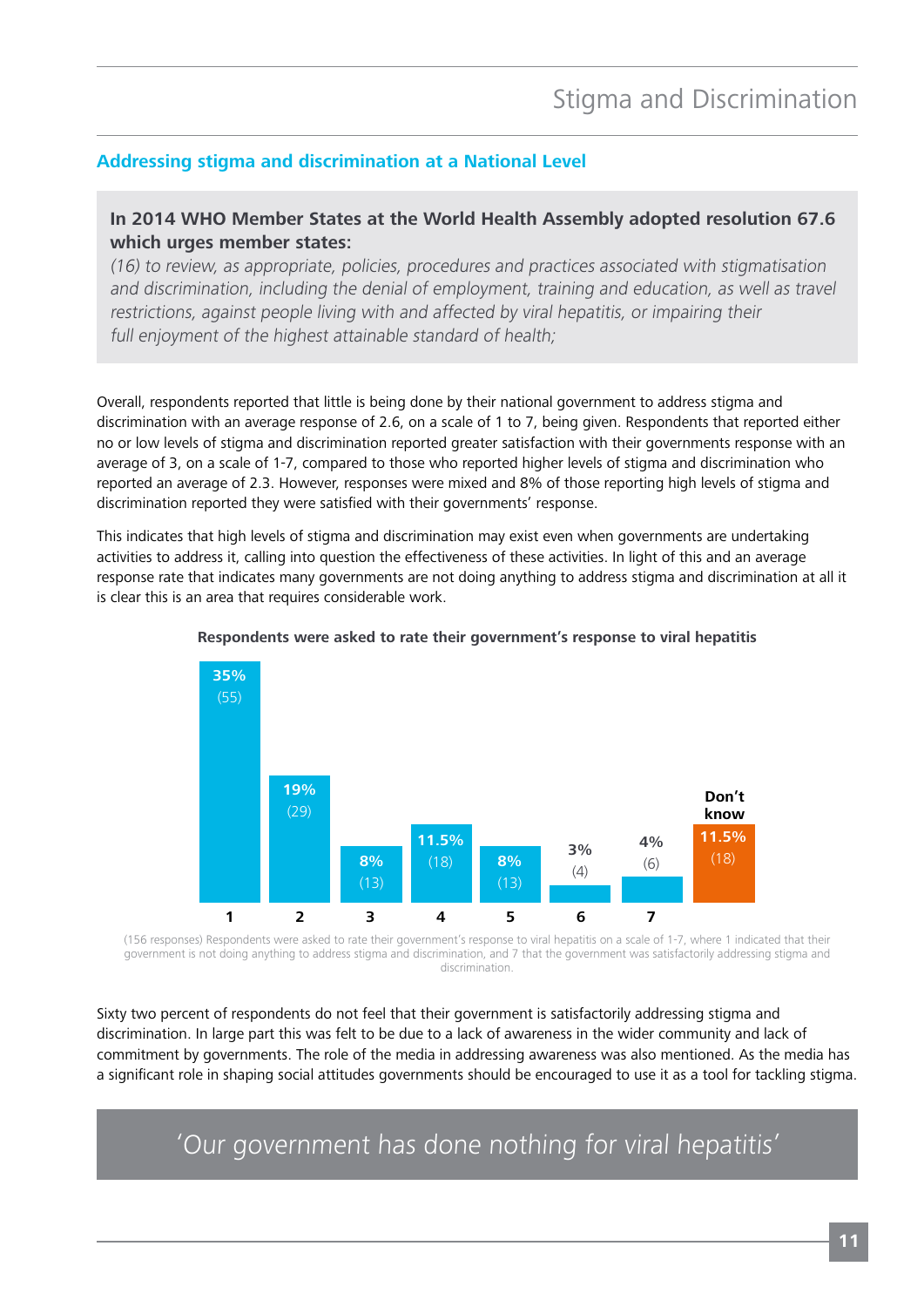'They created much of the stigma and have done nothing to help take that away'

Dissatisfaction was also the result of a failure to address this on a community wide scale with multiple stakeholders. It was felt there was a misconception that only at-risk groups, such as people who inject drugs or those who have HIV, face stigma and discrimination when stigma and discrimination can affect anyone living with hepatitis.

Only 15% of respondents were satisfied with their government's response. Where governments are doing something this was most often reported as being in the form of funding to civil society organisations to address stigma and discrimination in their campaigns. This was predominately experienced in Australia, Canada, New Zealand and the United States of America while other countries such as Italy, Nigeria and Uganda reported their government led awareness campaigns. These actions are an important first step by governments and should be encouraged as part of any plan to address this issue but a greater commitment is needed by governments to ensure stigma and discrimination is eradicated.

A small number of governments do have policies in place which affect stigma and discrimination and while this is important unless they are implemented on the ground they will not have any impact on the experience of those living with viral hepatitis. Unfortunately the survey found that the implementation of these policies is not guaranteed due to competing priorities or a lack of commitment.

## 'they provide funding to organizations to work to address stigma'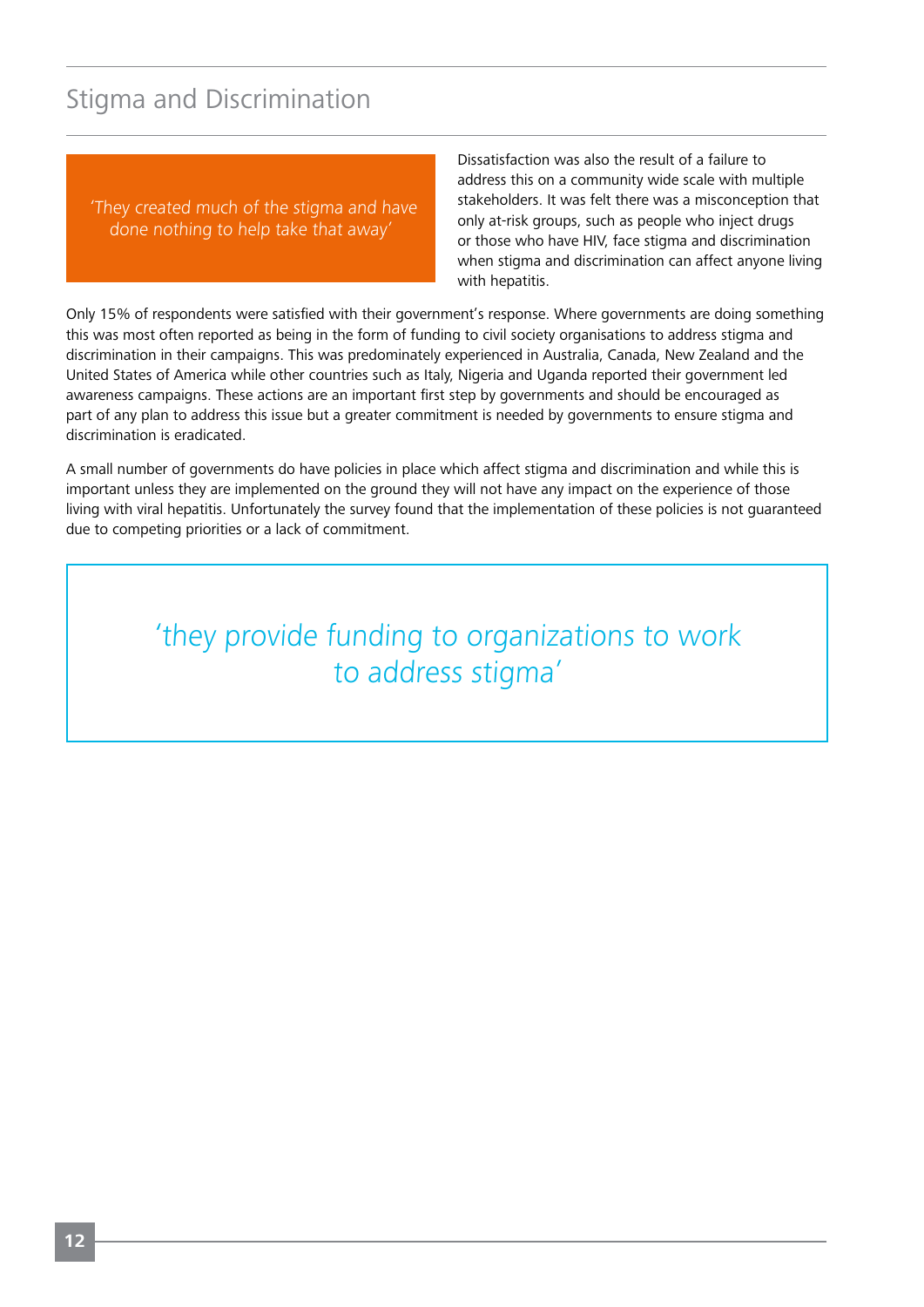'The government has funded us for the last 18 years to provide education and health promotion on viral hepatitis. One of our main priorities was to address stigma and discrimination. We have been very successful at lessening the stigma and education among the general population [.It] has gone a long way towards relieving the fears and misconception about hepatitis.'

| 'We have worked with the government to<br>address stigma  for a better understanding<br>of how stigma impedes linkage to care,<br>treatment and optimal health outcomes.'                                                                                                                                               | 'Government is trying to educate the masses<br>with facts about Hepatitis and discourage<br>stigma and discrimination'                                                                                                              |
|-------------------------------------------------------------------------------------------------------------------------------------------------------------------------------------------------------------------------------------------------------------------------------------------------------------------------|-------------------------------------------------------------------------------------------------------------------------------------------------------------------------------------------------------------------------------------|
|                                                                                                                                                                                                                                                                                                                         |                                                                                                                                                                                                                                     |
| 'BothHepatitis B and C Strategies<br>nominate addressing stigma and<br>discrimination as a priority, in many cases<br>including specific activities to help reduce<br>these burdens. However, this issue is<br>consistently treated as a lower priority than<br>other, more clinical or treatment-based<br>priorities.' | 'In 2010 a joint-department-issued policy<br>on job discrimination has been released to<br>mandatorily stop job screening on hepatitis<br>status. Meanwhile the implementation is not<br>as good as it sounds on the ground level.' |
|                                                                                                                                                                                                                                                                                                                         |                                                                                                                                                                                                                                     |
| 'No specific intervention targeting stigma<br>because the communities are lacking<br>awareness about viral hepatitis'                                                                                                                                                                                                   | 'by having multiple conversations about it -<br>press releases, flyers, meetings - they have<br>increased the discussion, which takes it out of<br>a "hidden" aspect of our society'                                                |

'Organizations … try to address stigma and discrimination, though it is mostly for those who are marginalized, not for non-marginalized HBV+ or HCV+ populations which also suffer greatly from social and healthcare discrimination, and both external- and self-stigmatization.'

'The stigma points are discussed in professional circles only (between GP, infectionists, gastroenterologists)'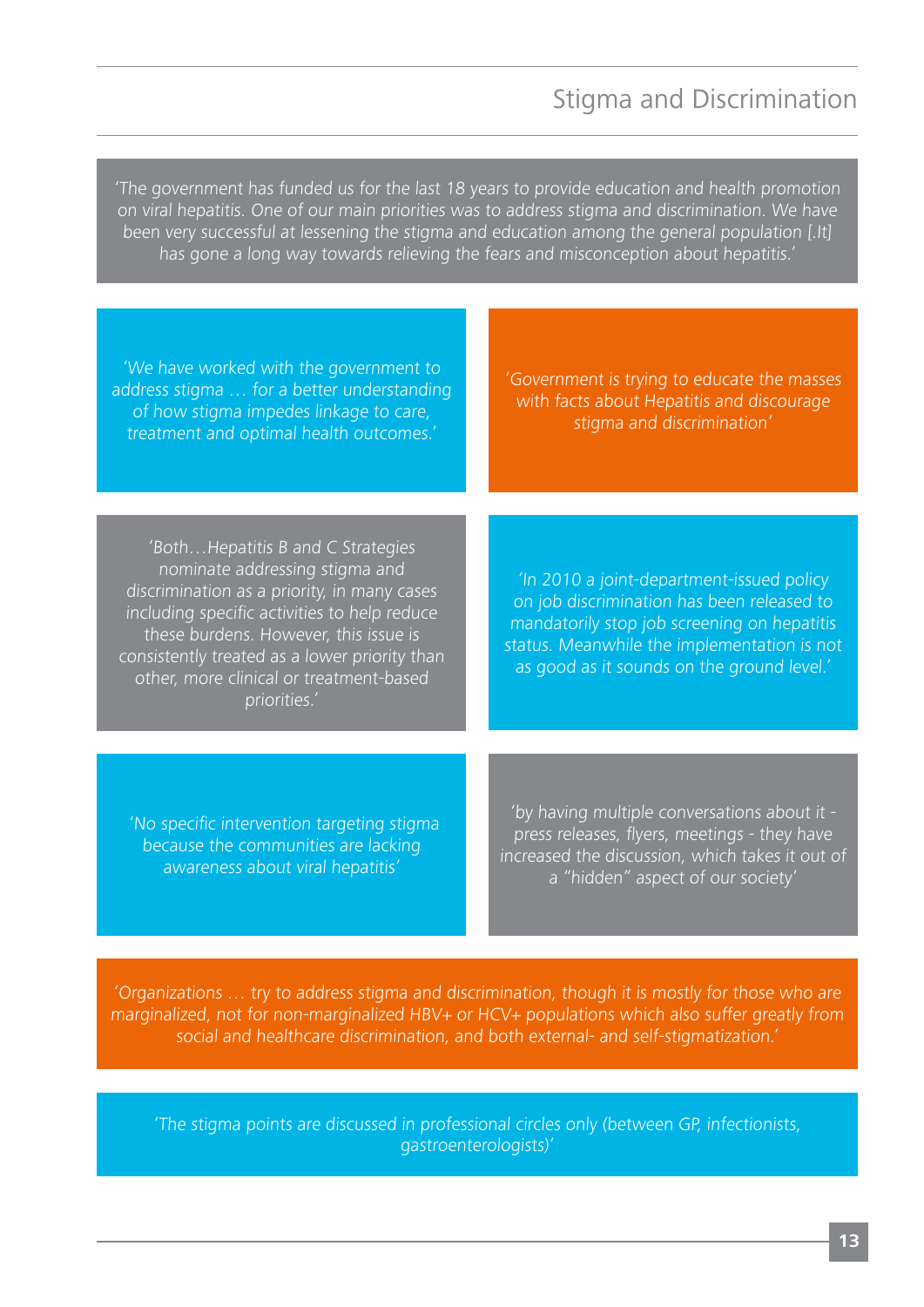## <span id="page-13-0"></span>**Involving civil society in stigma and discrimination policies**

## **In 2014, WHO Member States at the World Health Assembly adopted resolution WHA67.6 which urges Member States:**

(3) to promote the involvement of civil society in all aspects of preventing, diagnosing and treating viral hepatitis

It is the view of the World Hepatitis Alliance that this must extend to stigma and discrimination policies specific to viral hepatitis as stigma and discrimination poses a significant barrier to diagnosis and treatment for many patients. Respondents were asked if their government had requested they provide specific advice on stigma and discrimination policies.

35% of governments from the responding countries have asked at least one civil society organisation for specific advice on stigma and discrimination. This means that 65% of countries that responded have not involved civil society due to either a failure to include civil society when setting the policy or because no such policies exist.



**Respondents were asked if their government had requested they provide specific advice on stigma and discrimination policies.**

'The government does not address stigma and discrimination'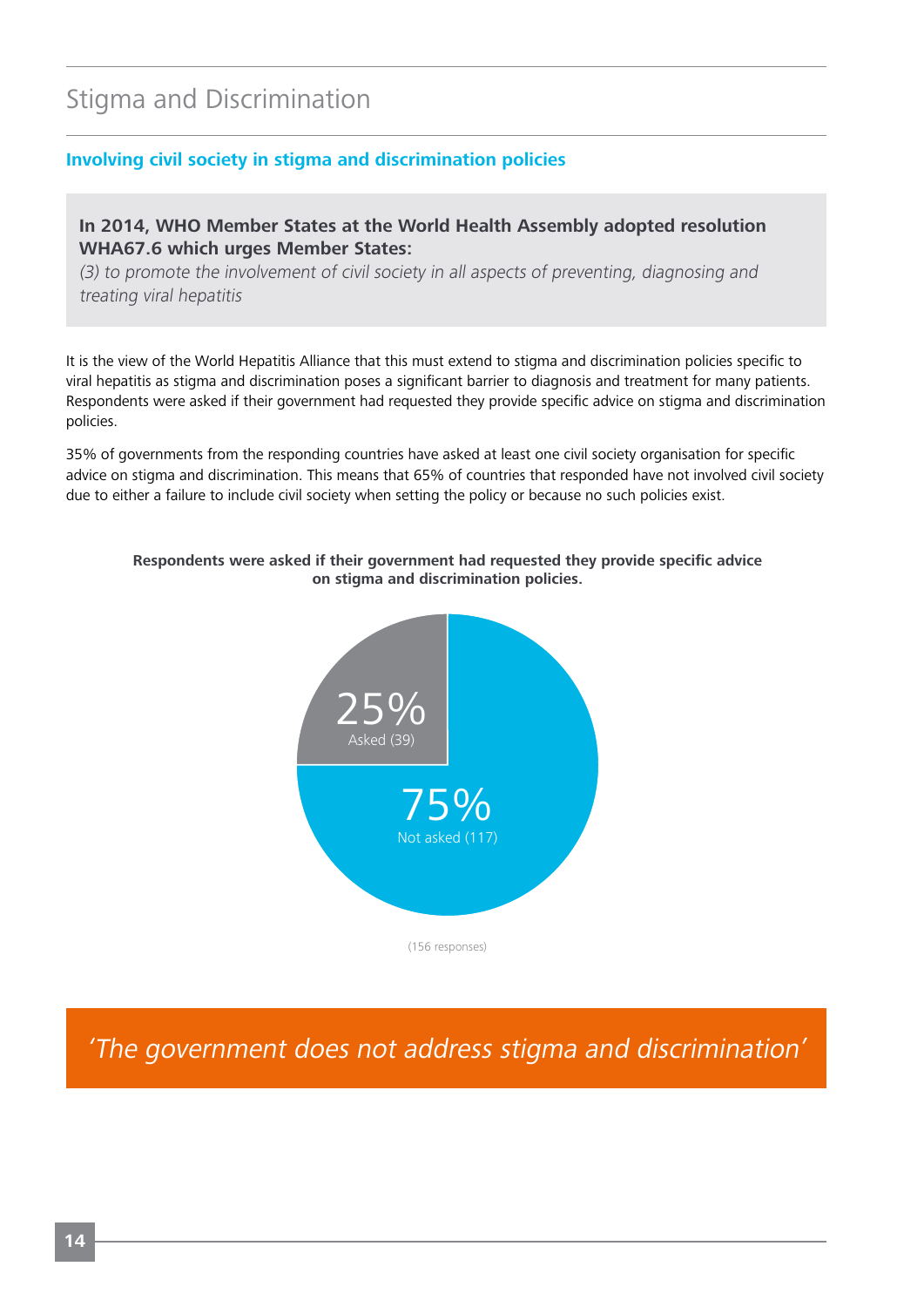## <span id="page-14-0"></span>**Civil Society involvement in the national response to viral hepatitis**

The adoption of the Global Health Sector Strategy on Viral Hepatitis was an important step on the path to elimination. To make this strategy a reality governments will need to put in place national plans or policies to address viral hepatitis and resolution WHA 67.6 was a clear commitment by member states to include civil society in this response. However, despite this commitment 23% of respondents reported that their organisation has had no involvement in their government's response. While some of these respondents were from countries where other civil society organisations had been involved by the government, 10% of countries had no civil society involvement.

Countries without any civil society involvement:

- Bosnia and Herzegovina
- • Burundi
- Democratic Republic of Congo
- • Finland
- • Sierra Leone
- Switzerland
- Turkey

#### Types of involvement in the government's response

Respondents were asked to select all the ways in which they had been involved with their government's response.

| <b>29%</b> (46) Part of official working group advising the government on their response                                   |  |  |
|----------------------------------------------------------------------------------------------------------------------------|--|--|
| <b>38%</b> (59) Consulted by the government but not officially part of the group advising the government on their response |  |  |
| <b>31%</b> (49) Involved in implementation                                                                                 |  |  |
| 23% (36) No involvement                                                                                                    |  |  |
| 9% (15) Other                                                                                                              |  |  |

(156 responses)

While it is positive to see that the majority of respondents reported that they were involved to some degree in their government's response, less than a third were involved as part of the official working group. To truly see the patient voice harnessed and central to a national response to viral hepatitis, it is essential that they are meaningfully engaged as part of the official working group. It is also critical that countries that do not currently have any involvement by civil society urgently address this.

'we are an active part to consulting and decisions regarding national programs on education and prevention on viral hepatitis, patients' rights and monitoring the treatment admission.'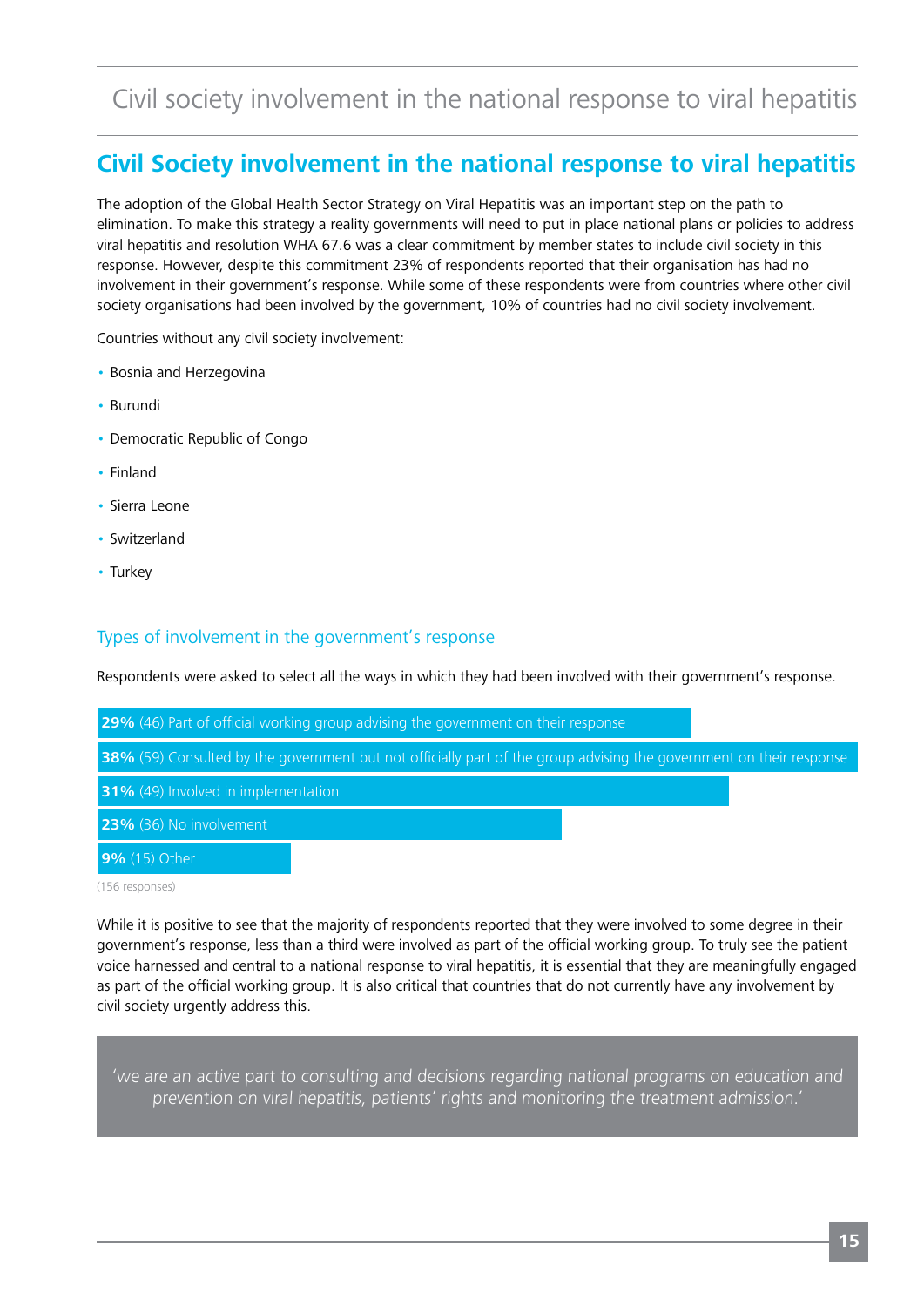## <span id="page-15-0"></span>Civil society involvement in the national response to viral hepatitis



#### **Satisfaction with the level of involvement in the government response**

(156 responses) Respondents were asked to rate their satisfaction with their level of involvement in their government's response on a scale of 1-7, where 1 indicated they were extremely unsatisfied and 7 that they were extremely satisfied. A total of 32% of respondents reported they were very unsatisfied.

Overall those with no involvement in their governments' response indicated that they were extremely unsatisfied with the response from their government. This further reinforces that there is a clear need for governments to better incorporate civil society into the national response to viral hepatitis.

#### **Reasons for low levels of satisfaction included:**

- A lack of any national plan or, where there is a plan, a lack of political will to implement and finance it.
- • A lack of understanding and prioritisation by governments has led to hepatitis being consistently neglected.
- • Where civil society have been involved, they have often not felt listened to and feel the patient voice and their experiences have been completely disregarded when the plan was finalised.

Thirty two percent of respondents were satisfied with their government's response but only 6% were extremely satisfied with their level of involvement. Higher levels of satisfaction were experienced in countries that had begun to address viral hepatitis such as Australia and Mongolia. It was also apparent that some governments do have the appropriate structures in place to meaningfully involve civil society groups. Although higher levels of satisfaction were reported many of the comments still reflected a desire for greater involvement, meaning that there is still much more to be done by all countries.

'We know a lot about what's going on with people living with HCV and could have shared our knowledge with our government.'

'Somewhat satisfied at local, state and national level, though would welcome more opportunities.'

'not a single time have we been invited by the government'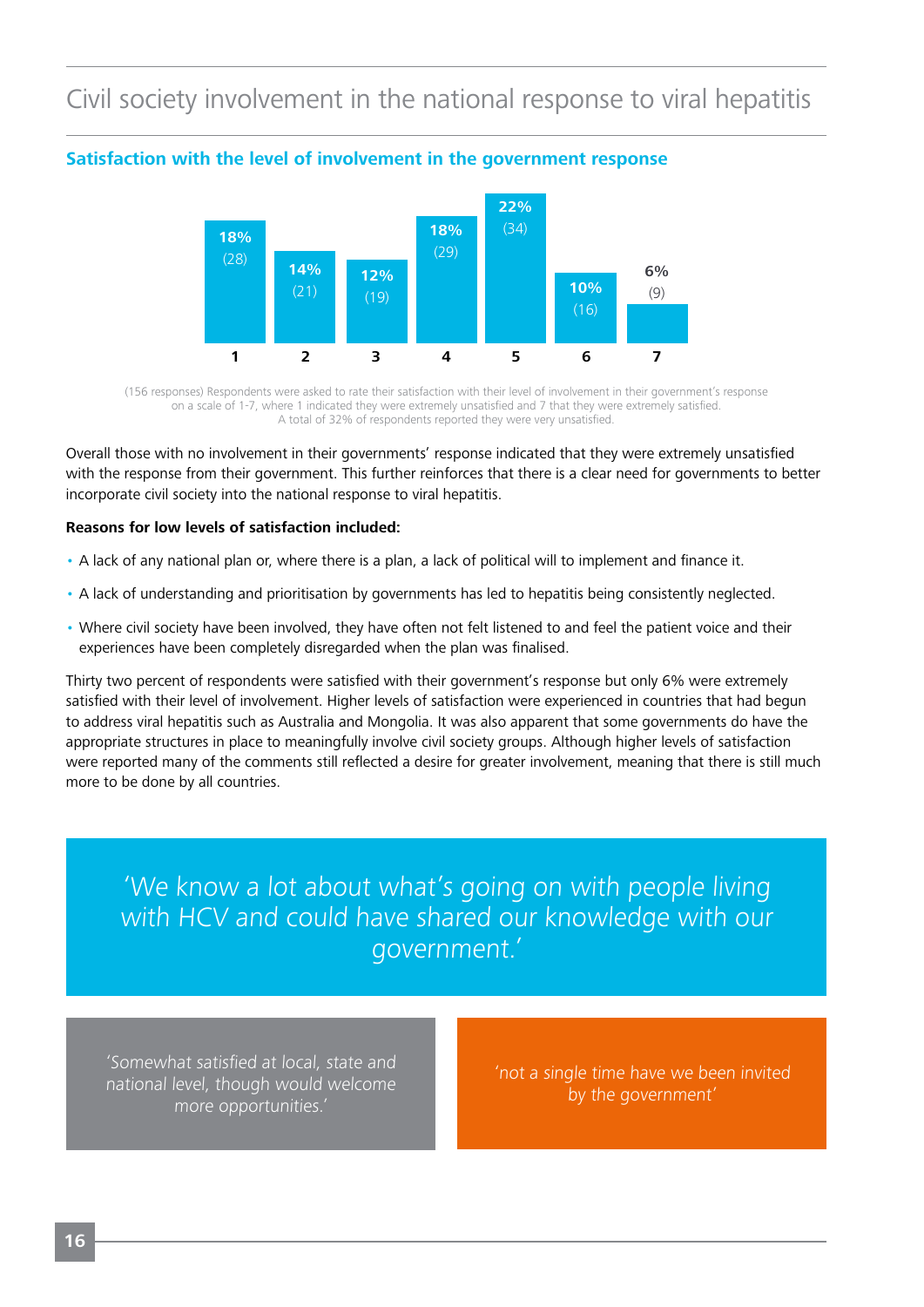Civil society involvement in the national response to viral hepatitis

'The government ignore patients' organisations'

'We are completely acknowledged in our strength to put in the patient perspective in the national plan.'

'We have been part of the strategies and plans developed but unfortunately patients' interests have still not been captured and addressed even when we have stood our ground to present the patients' interests.'

'There is full awareness at the level of national government. However there is insufficient funding for the implementation. So, I feel there is an inadequate participation from the government.'

'I feel they just don't really understand y just don't really different and the state of the 'We have no national strategy'<br>this is an epidemic'

'…we feel as though as we are valued partners in the Scottish and Welsh Government's national strategies, and we actively contribute towards the development and implementation of these strategies…'

'We feel we have been very fortunate to have had opportunity to give feedback and advocate to government officials. However, they listen politely then ignore our advice.'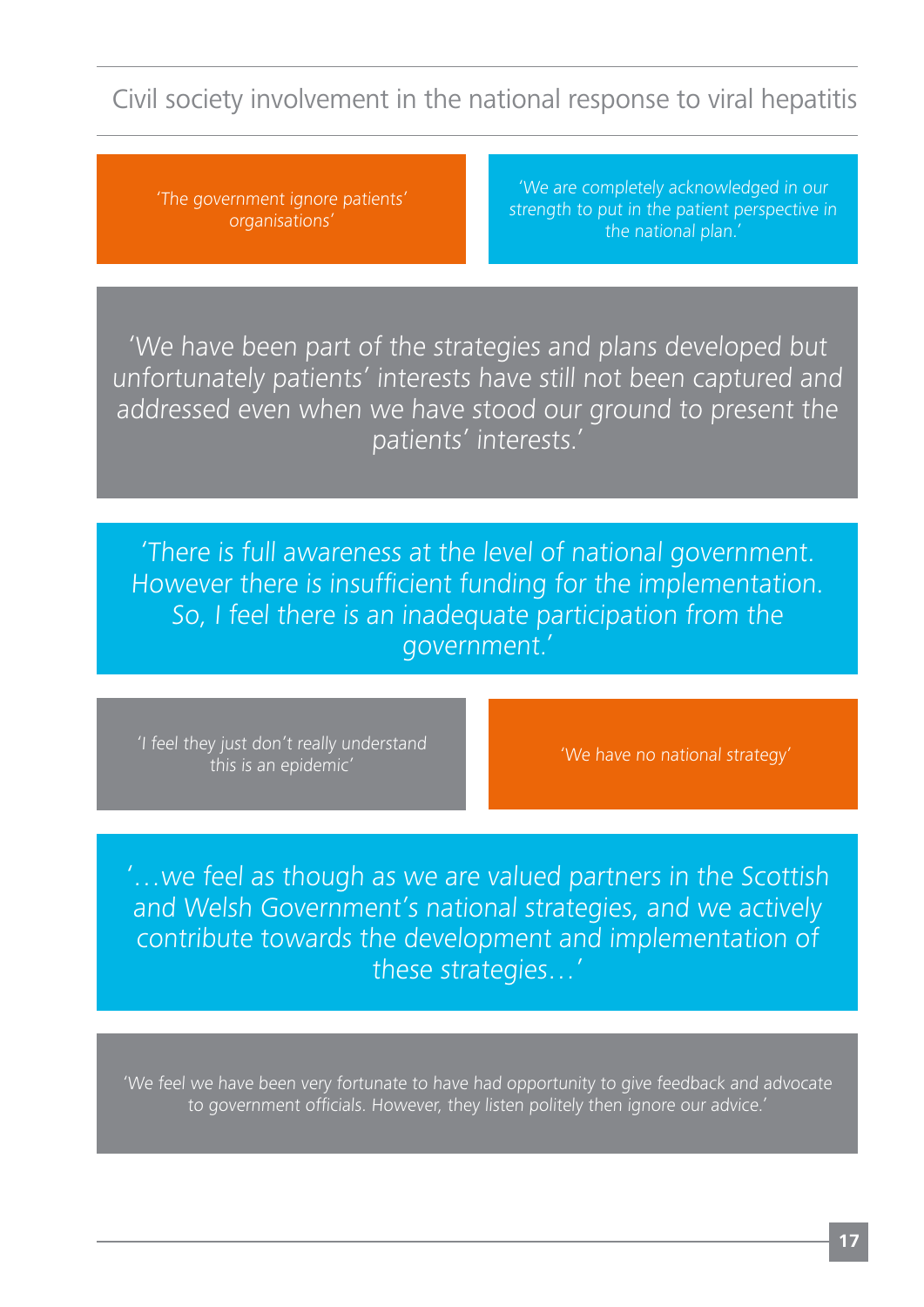## <span id="page-17-0"></span>World Hepatitis Day

## **World Hepatitis Day**

## **In 2010 WHO Member States at the World Health Assembly adopted resolution 63.18 which:**

Resolves that 28 July or such other day or days as individual Member States decide shall be designated as World Hepatitis Day in order to provide an opportunity for education and greater understanding of viral hepatitis as a global public health problem, and to stimulate the strengthening of preventative and control measures of this disease in member states

This is just one of four disease-specific global awareness days officially endorsed by the World Health Organization (WHO) and in raising awareness of and educating people about viral hepatitis it has the potential to influence real change. This makes it an important opportunity for all governments to address this disease within their country. It should also been seen as a day for governments and civil society to collaborate and ensure the patient voice is central to the official message.



It is encouraging to see 64% of respondents reporting that World Hepatitis Day was officially observed by their government. Official observation of the day can be a powerful tool in increasing awareness of the disease, which in turn can help overcome the stigma and discrimination people are facing. Moving forward we would encourage those governments who have not involved civil society to ensure that they are central to any activities

There was a mixed response in a number of countries in regards to whether their national government officially observed World Hepatitis Day in 2016. However, all respondents from 28 countries gave a definitive answer that their government did not officially observe World Hepatitis Day. This means that 39% of countries that responded did not officially observe WHD which is not only a failure to meet the World Health Assembly resolution but shows a lack of commitment to tackling viral hepatitis.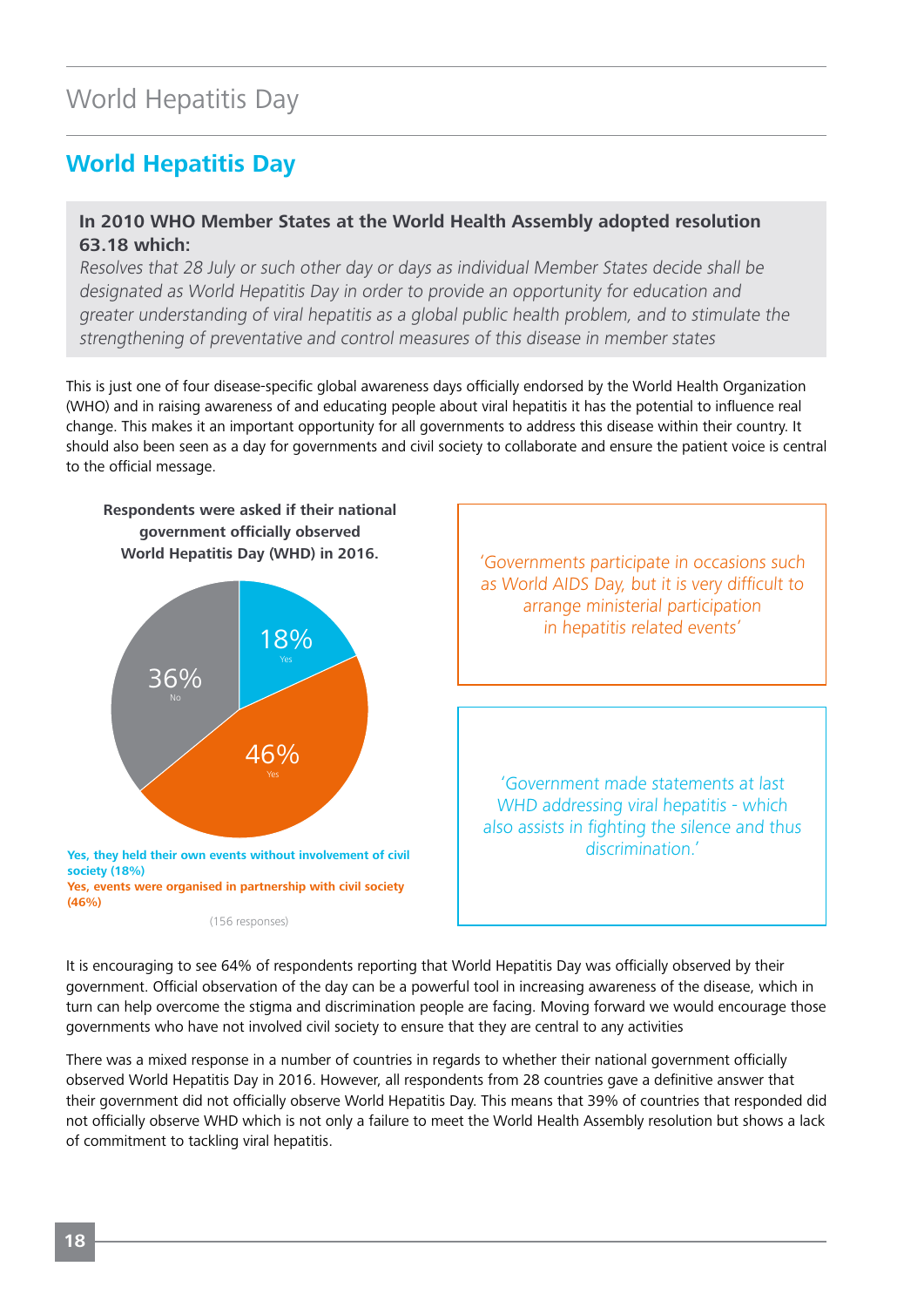## <span id="page-18-0"></span>**Conclusion**

Stigma and discrimination is a barrier to the elimination of viral hepatitis and 93% of countries that responded reported some level of stigma and discrimination. Beyond being a barrier to elimination stigma and discrimination has far-reaching consequences on people's lives and a broader impact on society as a whole. Without a strong response to stigma and discrimination and well implemented policies elimination will not be reached, however; only 4% of respondents felt that their government was satisfactorily addressing stigma and discrimination and 75% of respondents have not been consulted by their government on stigma and discrimination policies.

Civil society should be meaningfully involved in their government's national response but nearly a quarter of respondents had no involvement and 18% were extremely unsatisfied with their level of involvement. Despite this there are encouraging signs of collaboration between civil society and governments. 46% of respondents reported that WHD events were held by the government in partnership with civil society, and 67% of respondents were either part of the government's official working group or were consulted by the government.

Civil society and governments both have an important role to play in reaching elimination and the findings of this report can be used to assist in their efforts.



## Stigma and discrimination is a barrier to elimination

Stigma and discrimination comes in many forms and the consequences of it can be devastating on people living with viral hepatitis. To effectively combat stigma and discrimination the underlying causes of it must be addressed.

#### **Civil society have a role to play through:**

- Conducting awareness campaigns to educate the public about viral hepatitis
- • Using the media to increase awareness and change social attitudes towards those living with viral hepatitis
- Empowering those with viral hepatitis to speak out
- • Advocating for their government to acknowledge the serious impact that stigma and discrimination can have on both the individual and wider community and implement effective policies to overcome this
- Advocating to ensure that civil society are central to the creation of these policies
- Advocating for governments to commit to increasing awareness of viral hepatitis



#### Civil society should advocate to be involved in the government's response

Patients are the central piece in their government's response to viral hepatitis and as such should be part of its planning and implementation.

#### **Civil society have a role to play through:**

- • Holding governments to account to the resolution passed at the World Health Assembly (2014 resolution, clause 1.3)
- Advocating for greater and more meaningful involvement in the government's response
- Advocating for viral hepatitis plans to be financed and implemented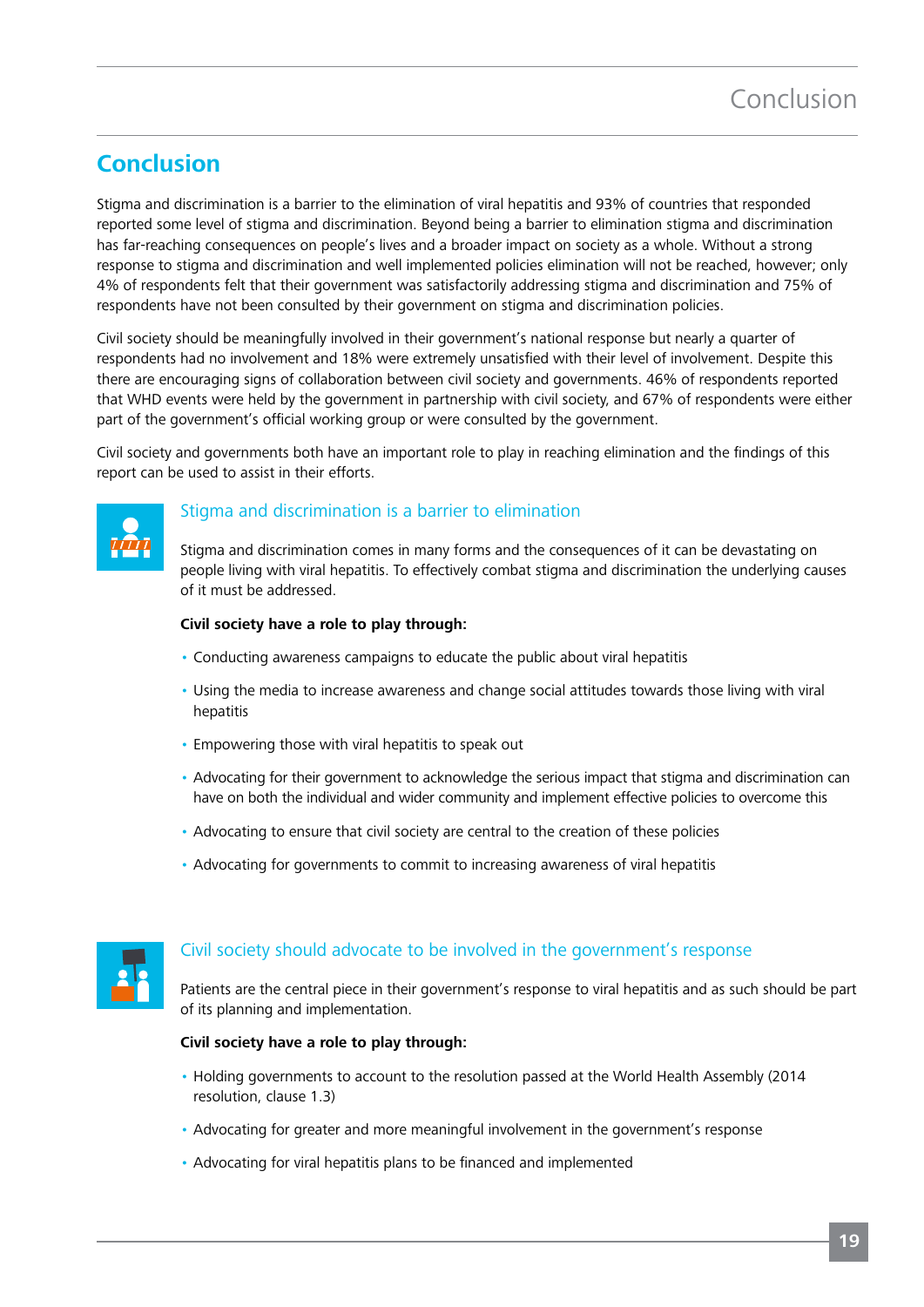## <span id="page-19-0"></span>Conclusion



#### World Hepatitis Day

This day has the potential to improve the understanding of hepatitis throughout the world and all 194 member states of the World Health Assembly should be officially observing the day.

#### **Civil society have a role to play through:**

- • Advocating to ensure their government understands the importance of and officially observes World Hepatitis Day
- Advocating to ensure that government events are held in partnership with civil society organisations
- Advocating to ensure the patient voice is central to any government activities on this day
- • Advocating for governments to use this day as part of their efforts to tackle stigma and discrimination



#### Governments must harness the patient voice to reach elimination

With the adoption of the Global Health Sector Strategy governments committed to the elimination of viral hepatitis but this will not be possible without honouring their earlier commitment to include civil society in their response. The survey highlighted that in many countries there is still much to be done before civil society are meaningfully engaged. Governments need to recognise civil society as valuable partners and, moving forward, as they implement the GHSS, they should identify areas where greater collaboration with civil society would be of benefit.

#### **Governments can work with civil society to effectively deliver many of the actions set out in the GHSS, including:**

- Ensure access to appropriate injection equipment for people who inject drugs that meet their needs, including low dead-space syringes
- • Remove legal, regulatory and policy barriers that hinder equitable access to hepatitis services especially for most-affected populations and other groups at risk
- • Create institutional and community environments that make it safe for people to access hepatitis services, involving communities in the planning and delivery of services to improve their reach, quality and effectiveness
- Address legal and institutional barriers to the provision of harm reduction services
- • Raise national awareness of viral hepatitis through campaigns, World Hepatitis Day and the appointment of community and political "champions"

This survey is a powerful tool to start addressing stigma and discrimination towards those living with hepatitis and ensuring a better engaged community and government response not just to stigma but to hepatitis prevention, treatment and diagnosis also.

Thank you to the civil society organisations that responded; we hope that the outcomes will help with your advocacy efforts.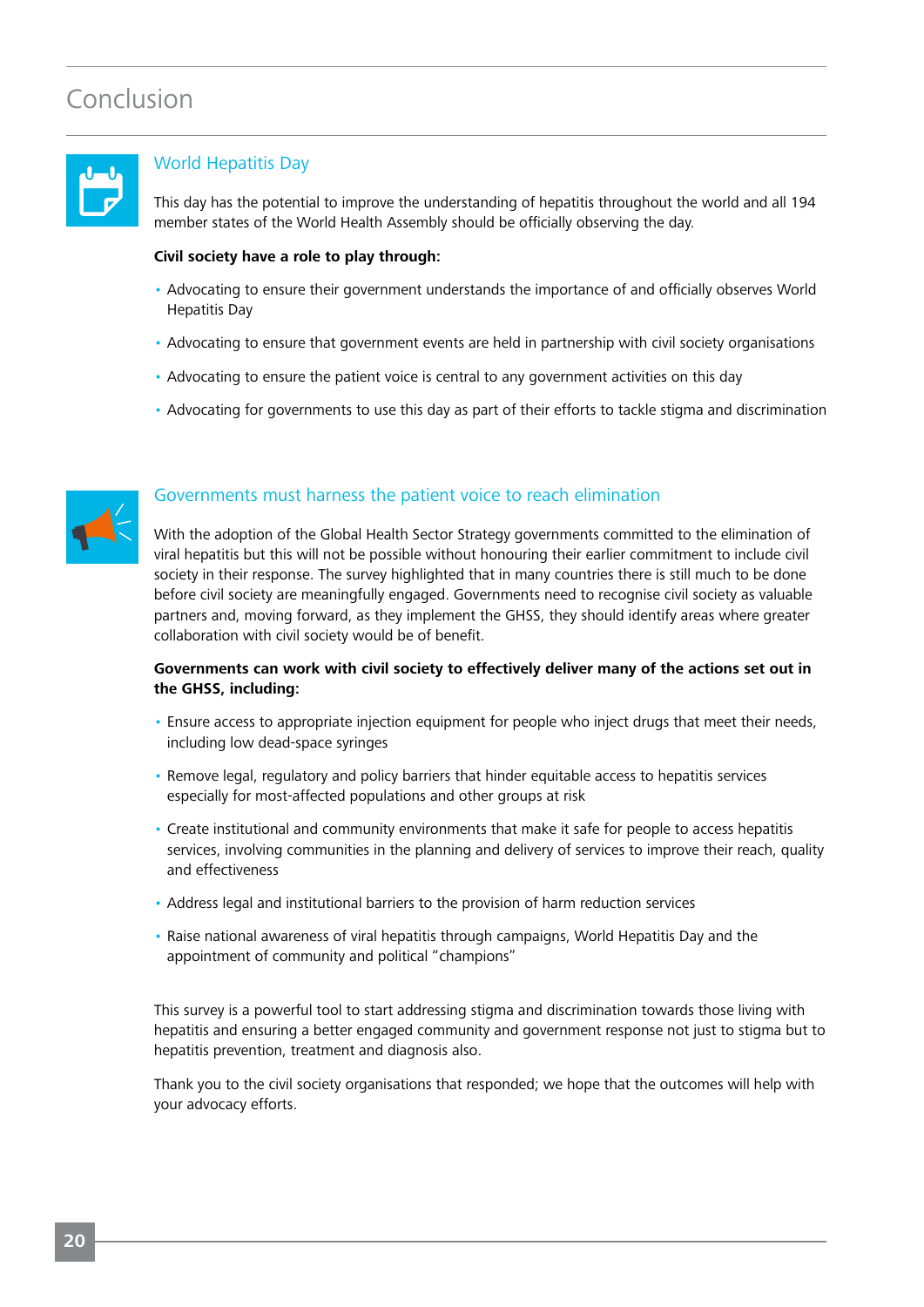## <span id="page-20-0"></span>**List of countries that responded**

| <b>Country</b>                          | <b>Number of responses</b> |
|-----------------------------------------|----------------------------|
| Argentina                               | $\overline{2}$             |
| Australia                               | 9                          |
| Austria                                 | $\mathbf 1$                |
| Azerbaijan                              | $\mathbf 1$                |
| Bangladesh                              | 3                          |
| Belgium                                 | $\overline{2}$             |
| Benin                                   | $\mathbf{1}$               |
| Bosnia and Herzegovina                  | $\mathbf 1$                |
| Brazil                                  | $\mathbf 1$                |
| Bulgaria                                | $\mathbf{1}$               |
| <b>Burkina Faso</b>                     | $\mathbf 1$                |
| Burundi                                 | $\mathbf{1}$               |
| Cameroon                                | $\overline{2}$             |
| Canada                                  | 9                          |
| Chile                                   | $\mathbf{1}$               |
| China                                   | 3                          |
| Cote d'Ivoire                           | $\overline{2}$             |
| Croatia                                 | $\mathbf{1}$               |
| Democratic Republic of the Congo        | $\mathbf{1}$               |
| Denmark                                 | $\mathbf{1}$               |
| Egypt                                   | $\mathbf{1}$               |
| Finland                                 | $\mathbf{1}$               |
| France                                  | $\mathbf{1}$               |
| Gambia                                  | $\mathbf{1}$               |
| Germany                                 | $\mathbf{1}$               |
| Ghana                                   | $\sqrt{4}$                 |
| Greece                                  | $\mathbf 1$                |
| Guatemala                               | 1                          |
| Hungary                                 | $\mathbf{1}$               |
| India                                   | 5                          |
| Indonesia                               | $\mathbf{1}$               |
| Ireland                                 | $\mathbf{1}$               |
| Israel                                  | $\mathbf{1}$               |
| Italy                                   | $\mathbf{1}$               |
| Japan                                   | $\mathbf{1}$               |
| Lebanon                                 | $\mathbf 1$                |
| Macedonia, the former Yugoslav Republic | $\mathbf{1}$               |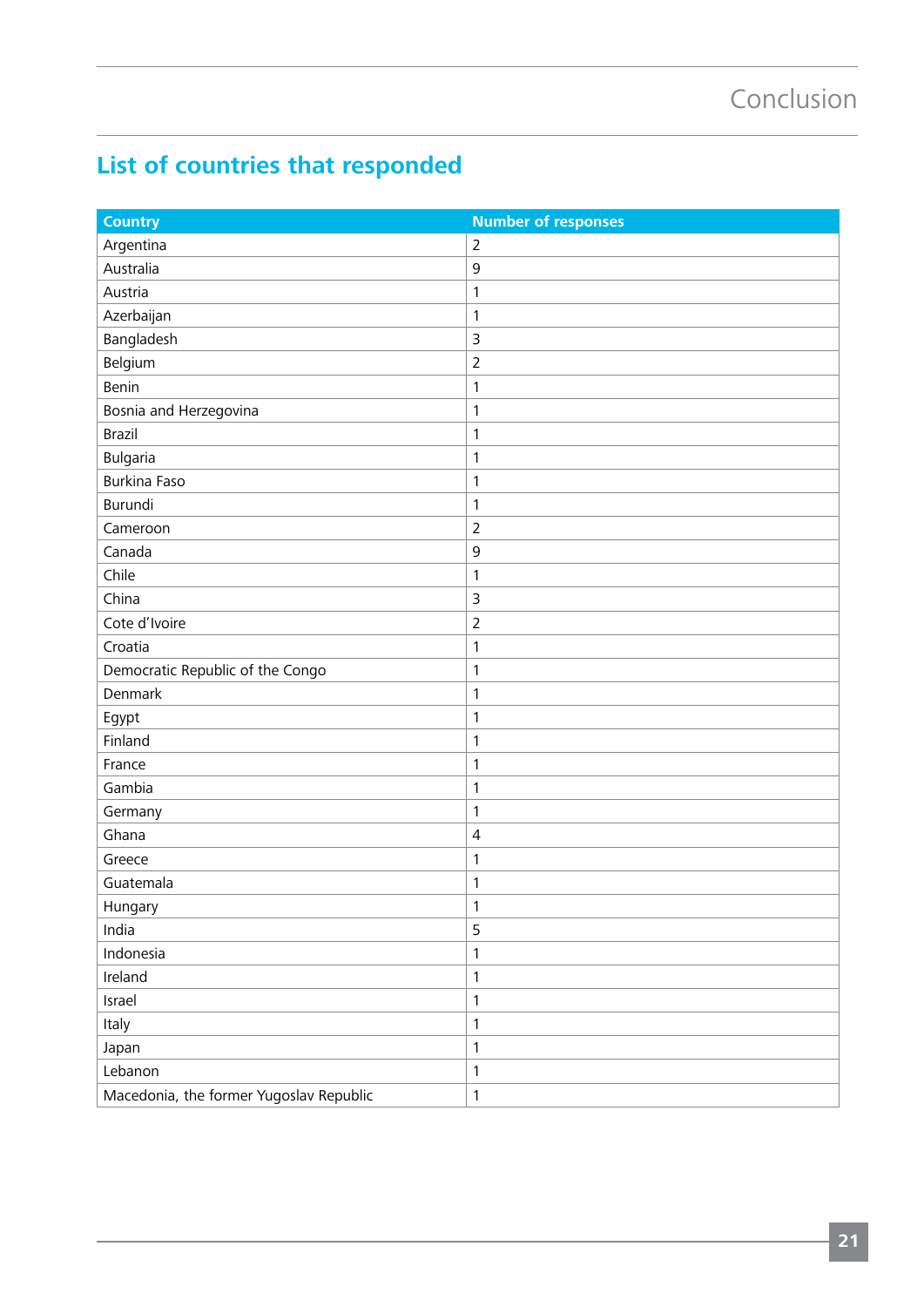## Conclusion

| <b>Country</b>           | <b>Number of responses</b> |
|--------------------------|----------------------------|
| Malawi                   | 1                          |
| Mali                     | $\mathbf 2$                |
| Mauritania               | $\overline{2}$             |
| Mauritius                | $\mathbf{1}$               |
| Mexico                   | $\mathbf 2$                |
| Mongolia                 | $\mathbf{1}$               |
| Morocco                  | 1                          |
| Myanmar                  | $\mathbf{1}$               |
| Netherlands              | $\overline{2}$             |
| New Zealand              | $\overline{2}$             |
| Nigeria                  | 11                         |
| Pakistan                 | $\overline{4}$             |
| Peru                     | $\mathbf 1$                |
| Philippines              | $\mathbf{1}$               |
| Poland                   | $\mathbf{1}$               |
| Romania                  | $\mathbf{1}$               |
| Russian Federation       | $\mathbf 2$                |
| Rwanda                   | $\mathbf{1}$               |
| Senegal                  | $\mathbf 1$                |
| Serbia                   | $\mathsf 3$                |
| Sierra Leone             | $\mathbf 1$                |
| Slovenia                 | 1                          |
| Spain                    | $\mathbf 2$                |
| Sweden                   | $\mathbf 1$                |
| Switzerland              | $\mathbf 2$                |
| Taiwan                   | $\mathsf 3$                |
| Thailand                 | $\mathbf{1}$               |
| Togo                     | 1                          |
| Turkey                   | 1                          |
| Uganda                   | $\overline{4}$             |
| Ukraine                  | $\mathsf{3}$               |
| United Kingdom           | $\overline{2}$             |
| United States of America | 23                         |
| Uruguay                  | $\mathbf 1$                |
| Viet Nam                 | $\mathbf{1}$               |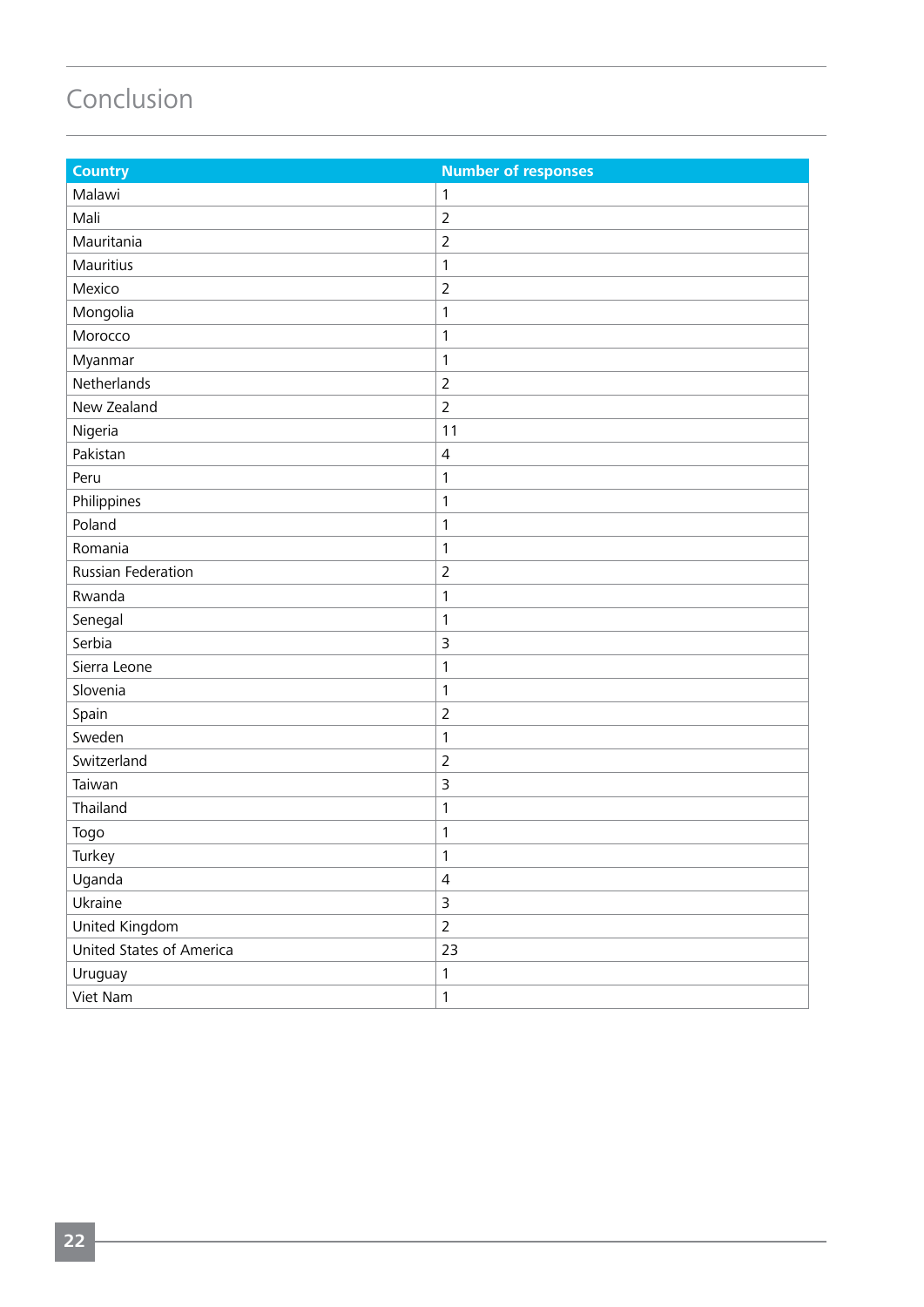## <span id="page-22-0"></span>**References**

- 1. Nayagam S, Thurz M, Sicuri E, et al. Requirements for global elimination of hepatitis B: a modelling study. Lancet Infect Dis 2016; 12: 1399–408.
- 2. The CDA Foundation. Hepatitis C Global. Lafayette, CO: CDA Foundation, 2017.<http://polarisobservatory.org/> (Accessed April 2017)
- 3. World Health Organization, Global Hepatitis Report 2017
- 4. Global Burden of Disease Cancer Collaboration. The Global Burden of Cancer 2013. JAMA Oncol.2015;1(4):505–527
- 5. C Treloar, J Rance, M Backmund; Understanding Barriers to Hepatitis C Virus Care and Stigmatization From a Social Perspective, Clinical Infectious Diseases, 57, 2013, S51–S55
- 6. <https://www.hepmag.com/basics/hepatitis-b-basics/stigma-hepatitis-b>
- 7. K Weir, The pain of social rejection, Monitor on Psychology, 43, 2012, 50
- 8. Kappus MR, Sterling RK. Extrahepatic Manifestations of Acute Hepatitis B Virus Infection. Gastroenterology & Hepatology. 2013;9(2):123-126
- 9. Cacoub P, Comarmond C, Domont F, Savey L, Desbois AC, Saadoun D. Extrahepatic manifestations of chronic hepatitis C virus infection. Therapeutic Advances in Infectious Disease. 2016;3(1):3-14
- 10. <http://www.homeless.org.uk/facts/understanding-homelessness/impact-of-homelessness>
- 11. C S Brown, The Educational, Psychological, and Social Impact of Discrimination on the Immigrant Child, 2015
- 12. <http://www.ohchr.org/EN/ProfessionalInterest/Pages/CRC.aspx>